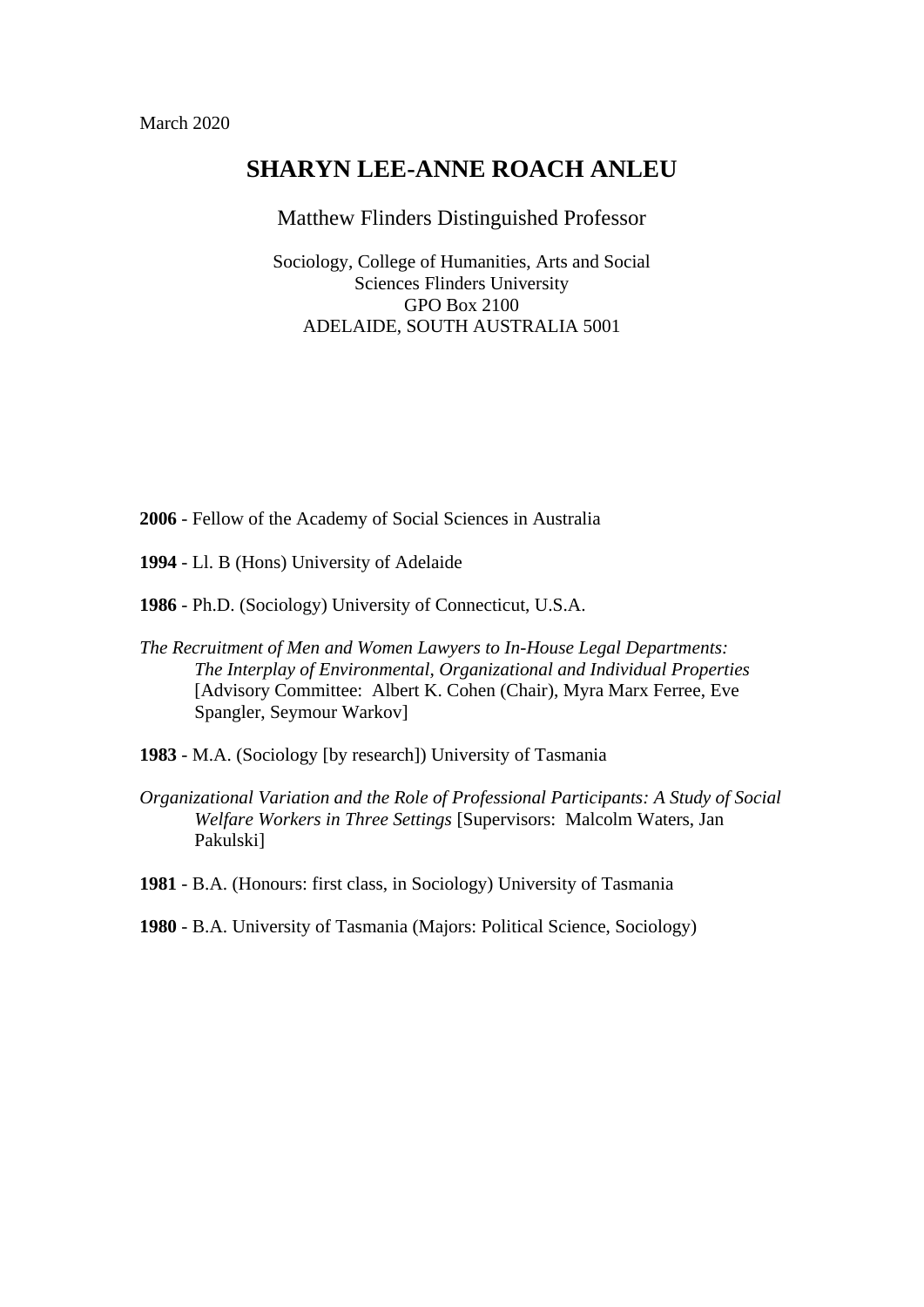| <b>Table of Contents</b> |  |
|--------------------------|--|
|--------------------------|--|

| Education                                      | $\mathbf{1}$   |
|------------------------------------------------|----------------|
| Employment                                     | 3              |
| Publications                                   | $\overline{4}$ |
| Books, Edited Books, Book Chapters             | $\overline{4}$ |
| <b>Refereed Journal Articles</b>               | 8              |
| Professional Journals                          | 13             |
| Refereed Conference Proceedings                | 13             |
| <b>Other Publications</b>                      | 14             |
| <b>Book Reviews</b>                            | 15             |
| Conference and invited papers (past 5 years)   | 17             |
| Judicial Research Project Reports and Seminars | 20             |
| <b>Current Collaborations</b>                  | XX             |
| <b>Research Grants</b>                         | 23             |
| Key Recent Administration and Service Roles    | 25             |
| Professional Memberships                       | 26             |
| <b>Honours and Awards</b>                      | 26             |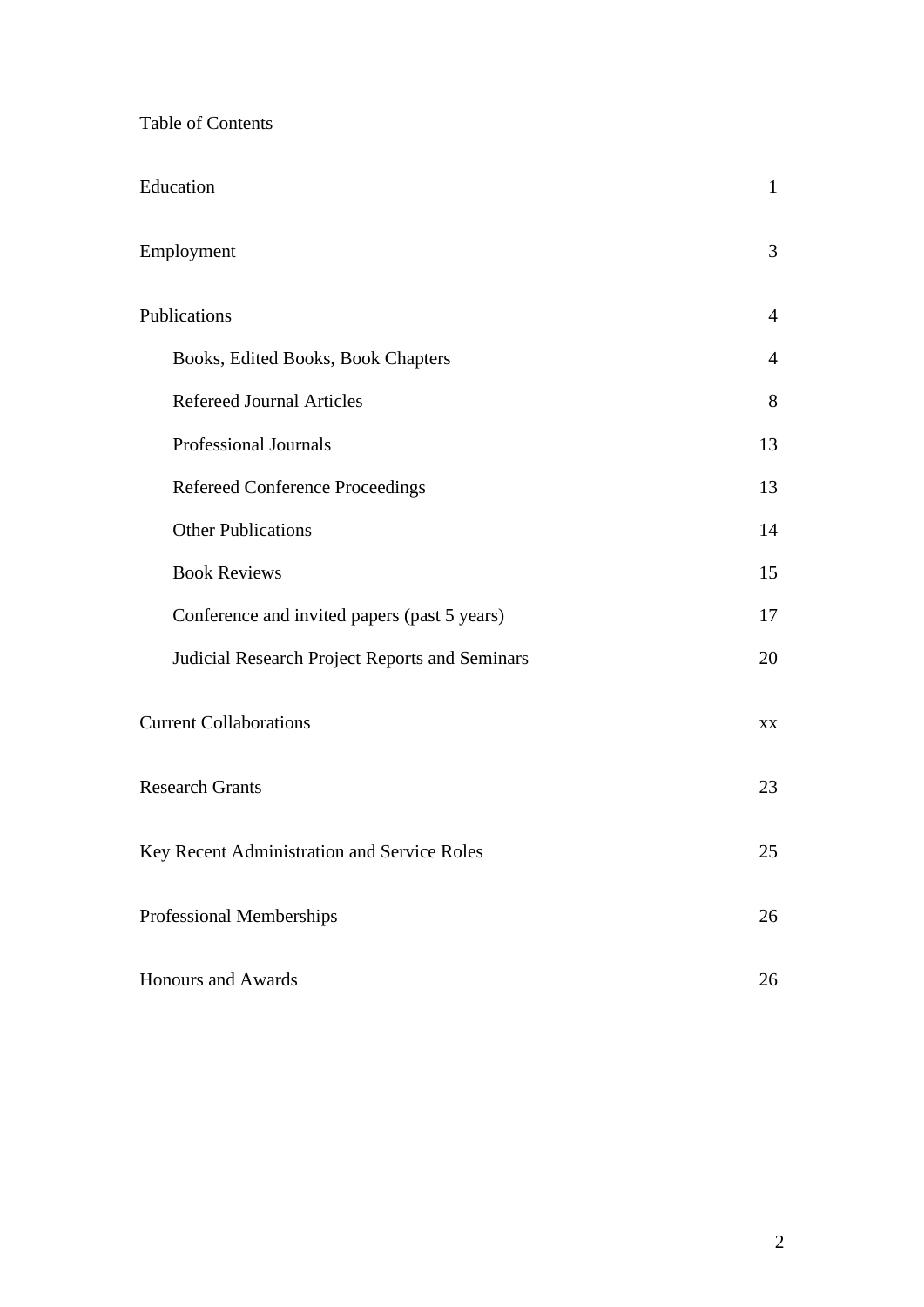## **PROFESSIONAL EXPERIENCE**

# **Flinders University**

| 4 October 2012                            | Matthew Flinders Distinguished Professor                                                                                    |
|-------------------------------------------|-----------------------------------------------------------------------------------------------------------------------------|
| 2011 - 2013                               | Vice Chancellor's Management and Leadership<br>Program                                                                      |
| 1 July 2006 -<br>Present                  | <b>Professor</b> (level E), Department of Sociology                                                                         |
| July 2002 -<br>31 June 2006               | <b>Professor</b> (level $D+$ ), Department of Sociology                                                                     |
| <b>January 1997 -</b><br><b>June 2002</b> | <b>Associate Professor</b> , Department of Sociology                                                                        |
| January 1993 -<br>1996                    | <b>Senior Lecturer, Sociology Discipline</b>                                                                                |
| March 1987 -<br>December 1992             | Lecturer, Sociology Discipline                                                                                              |
| July 1990 -<br>January 1991               | <b>Senior Visiting Scholar</b><br>Center for the Study of Women and Society<br>Graduate School, City University of New York |

# **The University of Connecticut, U.S.A.**

| Fall, 1986                   | <b>Lecturer, Department of Sociology</b>                                                                                             |
|------------------------------|--------------------------------------------------------------------------------------------------------------------------------------|
| September 1982 -<br>May 1986 | <b>Teaching Assistant</b>                                                                                                            |
| February 1985 - 1986         | <b>Research Assistant</b> working with Professor Seymour<br>Warkov on an American Bar Foundation funded study<br>on lawyers' careers |
| 1983 - 84 (Summer)           | <b>Research Assistant</b>                                                                                                            |
| $1984 - 85$                  | <b>Summer Session Instructors</b>                                                                                                    |

## **The University of Tasmania**

| 1980 - 1982 | Part-time (casual) Tutor, Department of Sociology |  |
|-------------|---------------------------------------------------|--|
|-------------|---------------------------------------------------|--|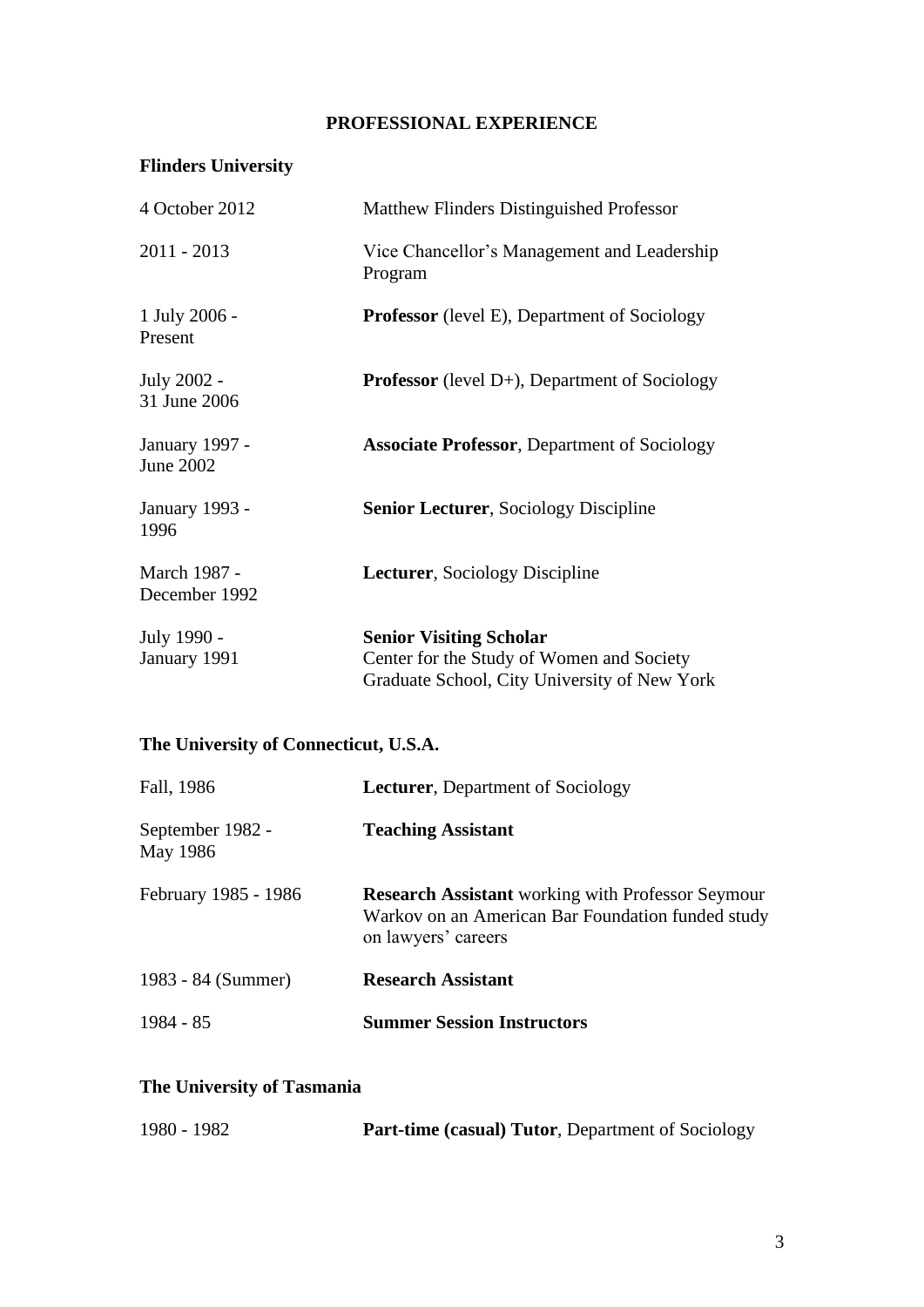## **PUBLICATIONS**

#### **Books**

- Roach Anleu, Sharyn and Kathy Mack 2017, *Performing Judicial Authority in the Lower Courts*, Palgrave: Basingstoke.
- Mack, Kathy, Anne Wallace and Sharyn Roach Anleu 2012, *Judicial Workload: Time, Tasks and Work Organisation*, Melbourne: The Australasian Institute of Judicial Administration Inc. 1-229.
- Roach Anleu, Sharyn 2010, *Law and Social Change*, 2e London: Sage.

Roach Anleu, Sharyn 2006, *Deviance, Conformity and Control*, 4e Sydney: Pearson. This book is a thematic analysis of the field, reports Australian data, has been published in four editions, and is without peer in the Australian context.

Roach Anleu, Sharyn 2000, *Law and Social Change*, London: Sage.

- Roach Anleu, Sharyn 2002, *Deviance, Conformity and Control*, 3e Melbourne: Longman.
- Roach Anleu, Sharyn and Kathy Mack 1995, *Pleading Guilty: Issues and Practices*, Melbourne: Australian Institute of Judicial Administration.
- Roach Anleu, Sharyn 1995, *Deviance, Conformity and Control*, 2e. Melbourne: Longman.
- Roach Anleu, Sharyn 1991, *Deviance, Conformity and Control*, Melbourne: Longman Cheshire.

## **Edited Books**

- Milner Davis, Jessica and Sharyn Roach Anleu 2018, *Judges, Judging and Humour*, London: Palgrave Macmillan. Authors are from law, sociology, and literary studies, from the USA, the UK, Brazil, Sweden and Australia. The Foreword is written by the Hon Michael Kirby, former justice of the High Court of Australia.
- Roach Anleu, Sharyn and Wilfrid Prest 2004, *Litigation: Past and Present***,** Sydney: University of New South Wales Press. Prest is a legal historian and chapter authors are from sociology, law and history from Australia, the UK and the US.

#### **Book Chapters**

Roach Anleu, Sharyn, Jennifer Elek and Kathy Mack (Forthcoming, accepted 11 February 2019) 'Researching Judicial Emotion and Emotion Management' in Susan Bandes, Jody Madeira, Kathryn Temple et al (eds) *The Edward Elgar Research Handbook on Law and Emotions*. Edward Elgar.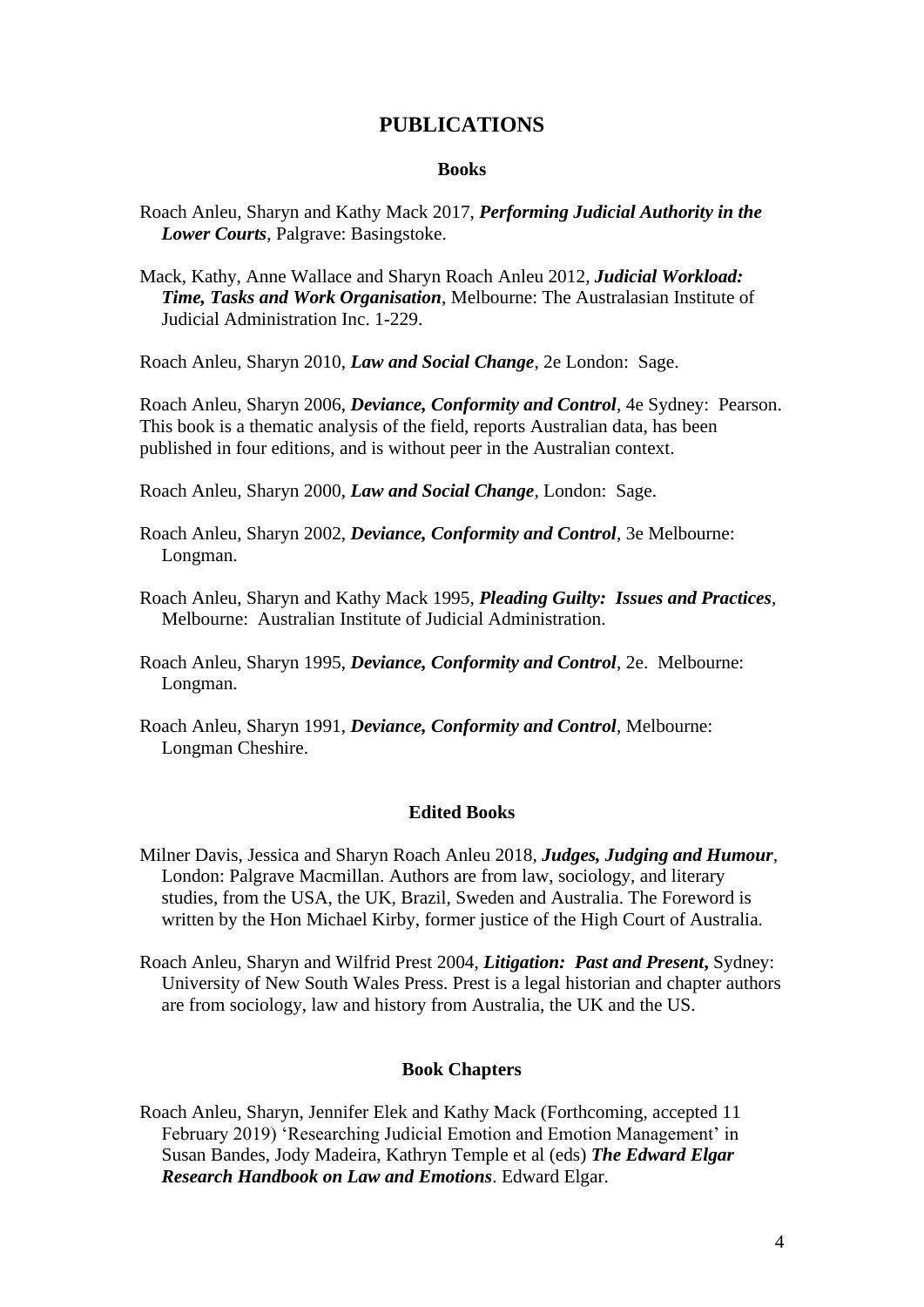- Roach Anleu, Sharyn and Kathy (forthcoming/ in press) 'Emotion Work as Judicial Work', in Gabrielle Appleby and Andrew Lynch (eds) *The judge, the judiciary and the court: Individual, collegial and institutional judicial dynamics in Australia*. Cambridge: CUP.
- Roach Anleu, Sharyn and Kathy Mack 2019, 'Law and Sociology', in *Routledge Handbook on Socio-Legal Theory and Method*, eds. Naomi Creutzfeldt, Marc Mason, Kirsten McConnachie London: Routledge. Chapter 11.
- Roach Anleu, Sharyn and Kathy Mack 2019, 'Communicating Justice: Alternative judicial approaches', in *Justice Alternatives*, ed. Pat Carlen and [Leandro Ayres](https://www.routledge.com/products/search?author=Leandro%20Ayres%20Fran%C3%A7a)  [França.](https://www.routledge.com/products/search?author=Leandro%20Ayres%20Fran%C3%A7a)London: Routledge. Chapter 14. Translated into Portuguese by Leandro Ayres França: 'Comunicando a Justiça: Estrategias Judicais Alternativas', *Alternativas à Justiça.* Porto Alegre (Brazil): Canal Ciências Criminais.
- Roach Anleu, Sharyn and Kathy Mack 2019, 'Impartiality and Emotion in Everyday Judicial Practice', in *Emotions in Late Modernity,* eds Roger Patulny, Sukhmani Khorana, Rebecca Olson, Alberto Bellocchi, Jordan McKenzie and Michelle Peterie, London: Routledge.
- Roach Anleu, Sharyn 2018, 'Deviance, Crime, and Social Control' in *Public Sociology: Australian Perspectives*, 4e, eds. John Germov and Marilyn Poole, Allen & Unwin, Sydney (revised and updated).
- Roach Anleu, Sharyn 2018, 'The Medicalisation of Deviance' *Second Opinion: An Introduction to Health Sociology*, 6e, ed John Germov, Oxford, Sydney (revised and updated).
- Roach Anleu, Sharyn and Kathy Mack 2018, 'Judicial Humour and Inter-professional Relations in the Courtroom' in *Judges, Judging and Humour*, eds. Jessica Milner Davis and Sharyn Roach Anleu. London: Palgrave Macmillan.
- Roach Anleu, Sharyn and Jessica Milner Davis 2018, 'Thinking about Judges, Judging and Humour: The Intersection of Opposites' in *Judges, Judging and Humour*, eds. Jessica Milner Davis and Sharyn Roach Anleu, London: Palgrave Macmillan. DP15010663 (2015-2018) and LP0210306 (2002-2004).
- Roach Anleu, Sharyn 2015, 'Deviance, Crime, and Social Control' in *Public Sociology: Australian Perspectives*, 3e, eds. John Germov and Marilyn Poole, Allen & Unwin, Sydney (revised and updated). pp. 326-50. [1e 2007, 2e 2011].
- Roach Anleu, Sharyn 2014, 'Human Rights', in *Globalization in Practice,* eds Nigel Thift, Adam Tickell, Steve Woolgar and William H. Rupp. Oxford: Oxford University Press, pp. 249-253.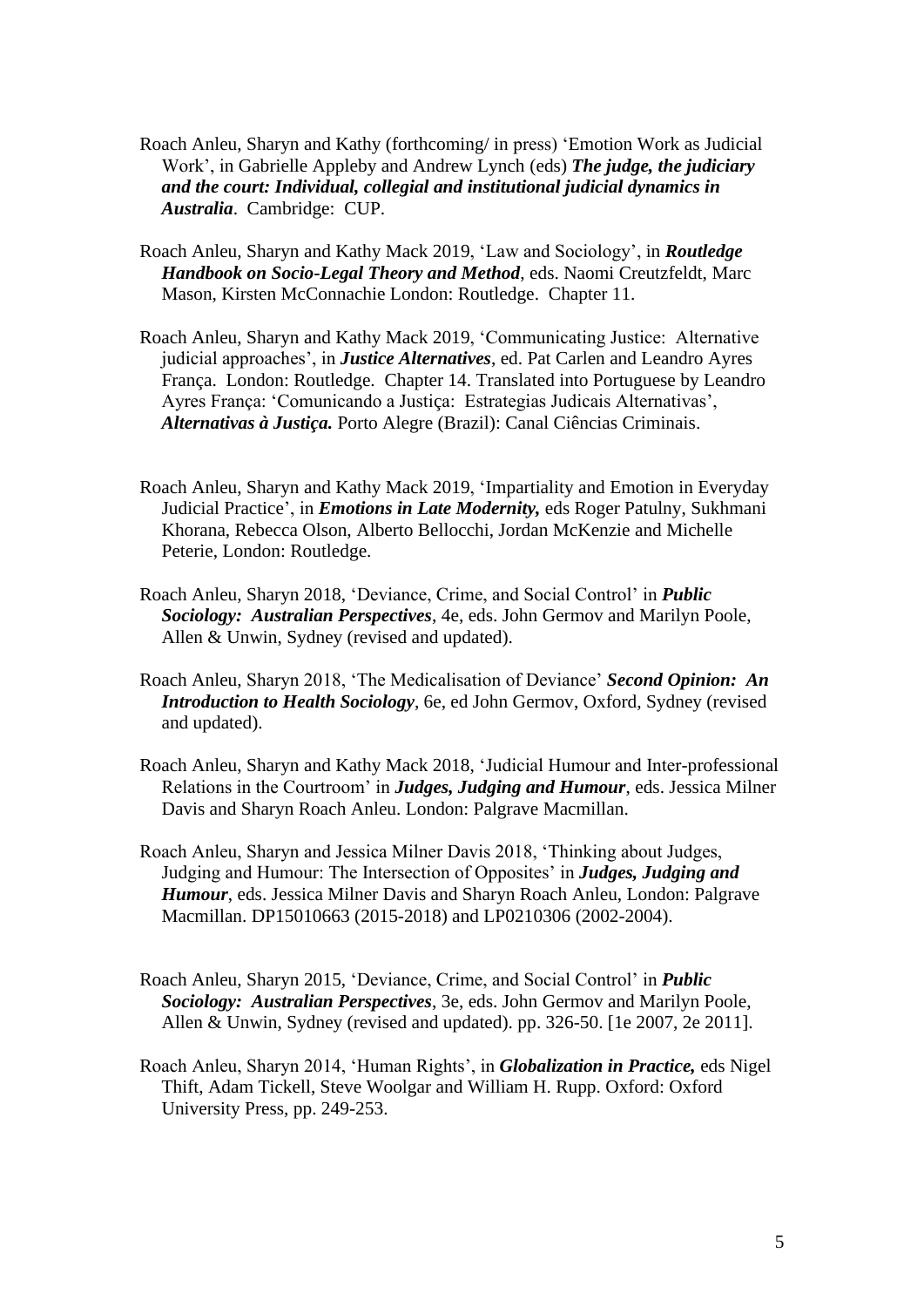- Roach Anleu, Sharyn 2014, 'The Medicalisation of Deviance' *Second Opinion: An Introduction to Health Sociology*, 5e, ed John Germov, Oxford, Sydney (revised and updated).
- Mack, Kathy and Sharyn Roach Anleu 2013, 'Skills for Judicial Work: Comparing Women Judges and Women Magistrates' in Ulrike Schultz and Gisela Shaw (eds), *Gender and Judging*, Hart Publishing. Oxford and Portland.
- Roach Anleu, Sharyn and Kathy Mack 2013, 'Social Change in the Australian Judiciary' in Kerry Carrington, Matthew Ball, Erin O'Brien and Juan Tauri (eds), *Crime, Justice and Social Democracy*, Hampshire: Palgrave MacMillan.
- Roach Anleu, Sharyn and Kathy Mack 2013, 'The Work of the Australian Judiciary: Public and Judicial Attitudes' in *Australian Courts: Serving Democracy and its Publics*, ed Don Fleming, Melbourne: The Australasian Institute of Judicial Administration. First published in the *Journal of Judicial Administration* (2010) 20: 3-17.
- Roach Anleu, Sharyn and Jennie Hornosty 2012, 'The Medicalization of Deviance' *Second Opinion: An Introduction to Health Sociology* **Canadian Edition,** ed John Germov and Jennie Hornosty, Oxford, Canada.
- Roach Anleu, Sharyn 2012, 'Law' in *Sociology: Antipodean Perspectives, 2e*, eds Peter Beilharz and Trevor Hogan, Oxford University Press, Melbourne.
- Roach Anleu, Sharyn 2011, 'Deviance, Crime, and Social Control' in *Public Sociology: Australian Perspectives*, 2e, eds. John Germov and Marilyn Poole, Allen & Unwin, Sydney.
- Roach Anleu, Sharyn and Kathy Mack 2010, 'Trial Courts and Adjudication' in Peter Cane and Herbert M. Kritzer (eds) *Empirical Legal Research*, Oxford University Press, 546-66.
- Mack, Kathy and Sharyn Roach Anleu 2010, 'Women in the Australian Judiciary' in Patricia Easteal (ed), *Women and the Law in Australia*, LexisNexis, pp. 370-388.
- Roach Anleu, Sharyn 2009, 'The Medicalisation of Deviance'*: An Introduction to Health Sociology*, 4e ed John Germov, Oxford, Sydney (revised and updated).
- Roach Anleu, Sharyn and Kathy Mack 2007, 'Australian Magistrates, Therapeutic Jurisprudence and Social Change', in *Transforming Legal Processes in Court and Beyond,* eds. Greg Reinhardt and Andrew Cannon, Australian Institute of Judicial Administration, Melbourne, pp. 173-85.
- Roach Anleu, Sharyn 2007, 'Changing forms of social control', in *Public Sociology: Australian Perspectives*, eds. John Germov and Marilyn Poole, Allen & Unwin, Sydney.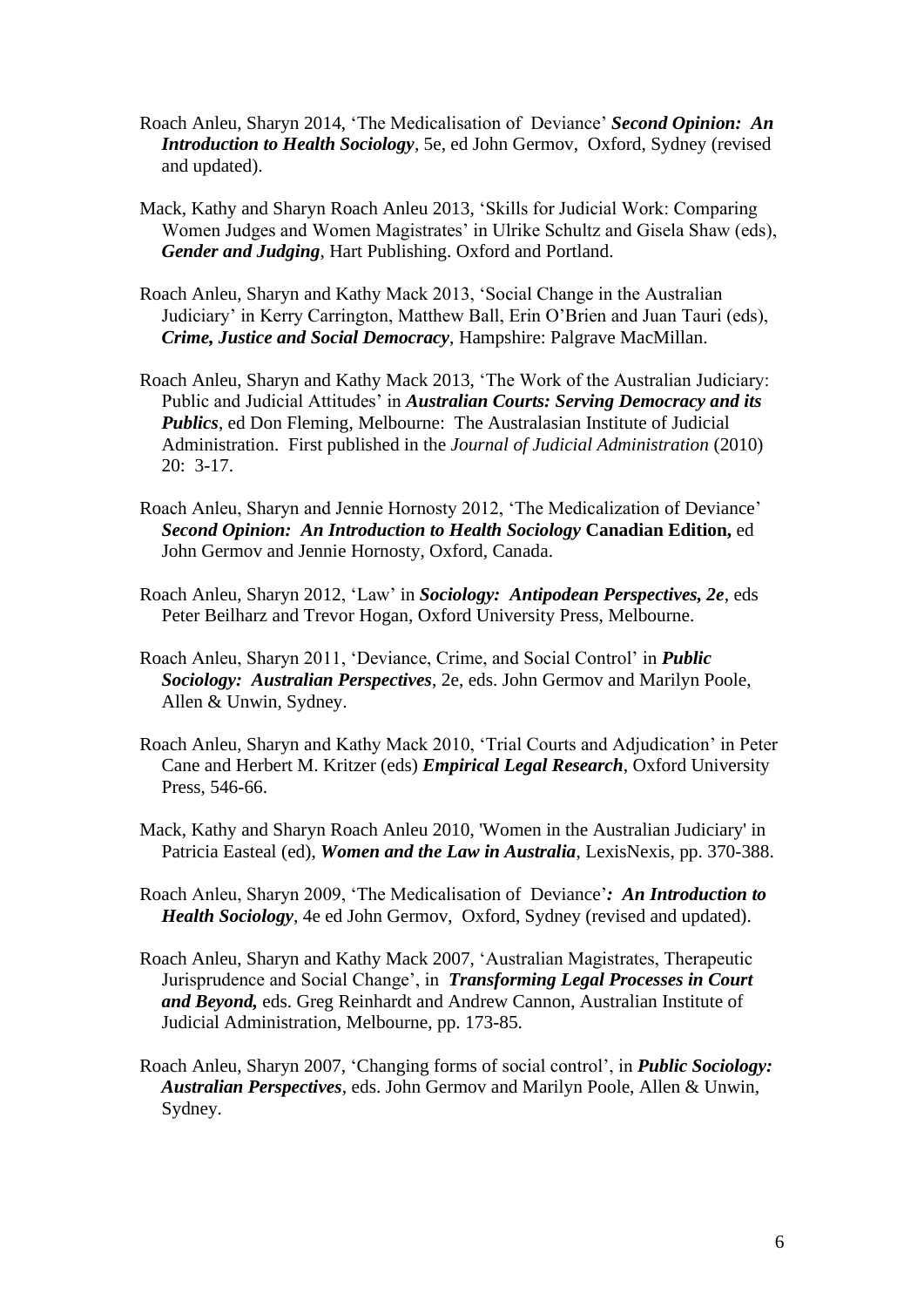- Roach Anleu, Sharyn, 2006, 'Law' in *Introducing Sociology: Place, Time and Division*, eds Peter Beilharz and Trevor Hogan, Oxford University Press, Melbourne.
- Roach Anleu, Sharyn 2006, 'Gendered Bodies: Between Conformity and Autonomy' in *Handbook of Gender and Women's Studies*, eds. Mary Evans, Kathy Davis and Judith Lorber, Sage, London.
- Roach Anleu, Sharyn 2005, 'Refashioning Sociology: Disciplinary and Institutional Challenges' in *Histories of Australian Sociology*, eds. John Germov and Tara McGee, University of Melbourne Press, Melbourne.
- Roach Anleu, Sharyn and Wilfrid Prest (eds) 2004, 'Litigation: historical and contemporary dimensions', in *Litigation: Past and Present***,** University of New South Wales Press, Sydney.
- Roach Anleu, Sharyn 2003, 'Deviance' in *Encyclopedia of Community',* ed George Woodward, Berkshire Publishing, Great Barrington, NY.
- Roach Anleu, Sharyn 2003, 'Crime and Deviance' in *Cambridge Handbook of the Social Sciences in Australia*, eds Ian McAllister, Steve Dowrick & Riaz Hassan , Cambridge University Press, Melbourne.
- Roach Anleu, Sharyn 2002, 'Deviance and Social Control' in *Encyclopedia of Crime and Punishment*, ed Robin O'Sullivan, Berkshire Publishing, Great Barrington, NY.
- Roach Anleu, Sharyn 2002, 'The Medicalization of Deviance: Sexuality and Mental Illness', in *Second Opinion: An Introduction to Health Sociology*, 2e, ed John Germov, Oxford, Sydney.
- Mack, Kathy and Sharyn Roach Anleu 2000, 'Resolution without Trial: Evidence Law and the Construction of the Sexual Assault Victim' in *Feminist Perspectives on the Law of Evidence* eds Mary Childs and Louise Ellison, Cavendish, UK.
- Roach Anleu, Sharyn 2000, 'Law in Australian Society', in *A Sociology of Australian Society: Introductory Readings* 3e, eds. Jake M. Najman and John S. Western, Macmillan, Melbourne.
- Roach Anleu, Sharyn 1999, 'New Reproductive Technologies Legislation'; 'Embryo Experimentation - Legal Issues'; 'The 'Baby M' Surrogacy Case' in *Encyclopedia of Reproductive Technologies*, ed. Annette Burfoot, Westview Press, Boulder, CO.
- Roach Anleu, Sharyn 1998, 'The Role of Civil Sanctions in Social Control: A Sociolegal Examination', in *Civil Remedies,* eds. Lorraine Green Mazerolle & Janice Roehl, Criminal Justice Press, New York.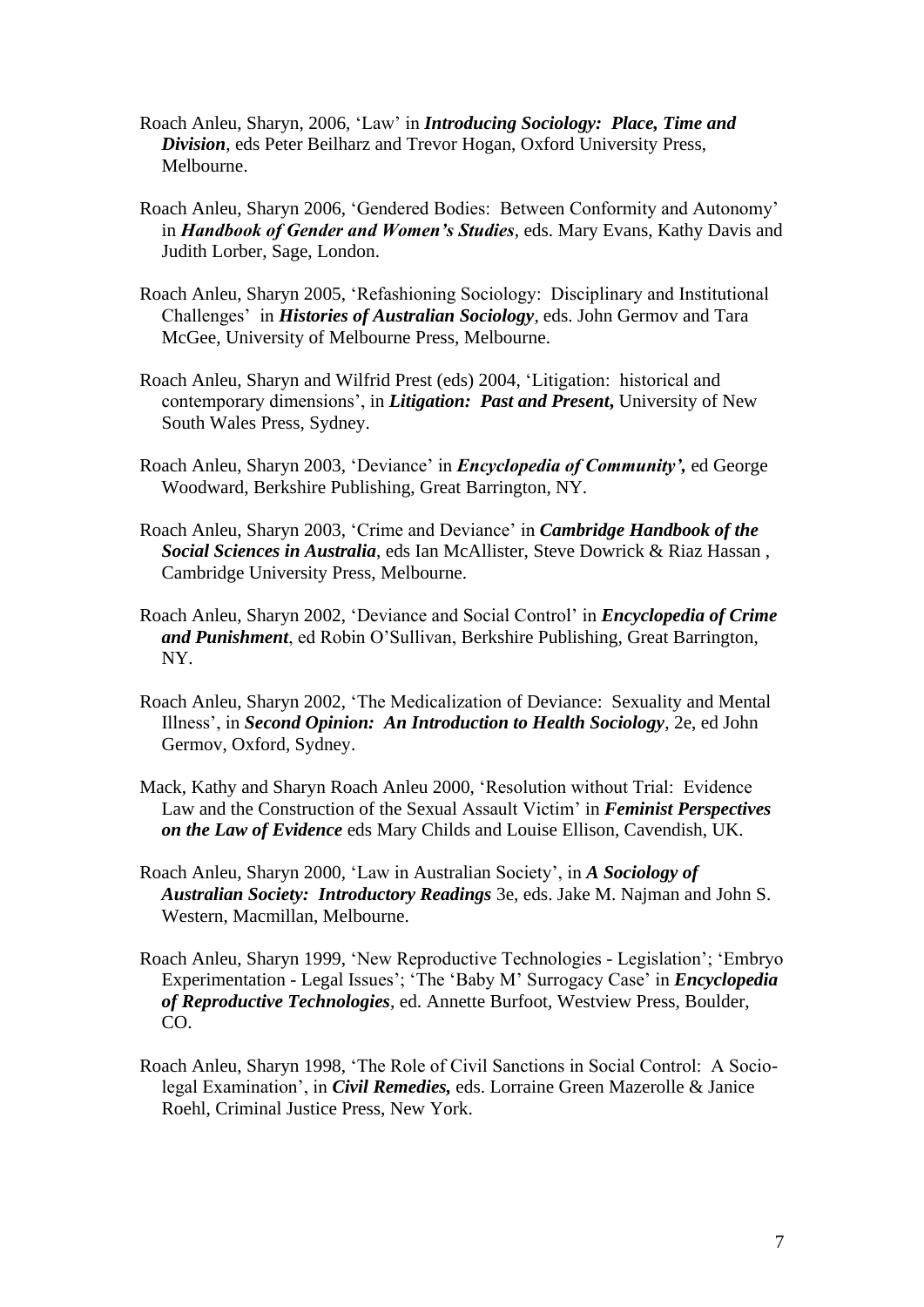- Roach Anleu, Sharyn 1998, 'The Medicalization of Deviance: Sexuality and Mental Illness', in *Second Opinion: An Introduction to Health Sociology*, ed. John Germov, Oxford, Sydney.
- Mack, Kathy and Sharyn Roach Anleu 1998, 'Criminal Justice Reform', in *Reforms of Court Rules and Procedures in Criminal Cases*, ed. Australian Institute of Judicial Administration, AIJA, Melbourne.
- Roach Anleu, Sharyn 1997, 'Reproductive Autonomy and Reproductive Technology: Gender, Infertility and Deviance', in *Women on Law, Health and Technology*, ed. Kerry Petersen, Ashgate, Dartmouth.
- Roach Anleu, Sharyn 1997, 'Deviance and Social Control' in *Sociology: Australian Connections*, eds Ray Jureidini, Sue Kenny and Marilyn Poole, Allen & Unwin, Sydney. Revised chapter for second edition (1999) and third edition (2002).
- Roach Anleu, Sharyn 1996, 'Regulating New Reproductive Technologies: An Examination of the Emergence of Legislation in Two Australian States', *Perspectives on Social Problems,* vol 8, pp. 175-97.
- Roach Anleu, Sharyn 1995, 'Lifting the Lid: Perspectives on Social Control, Youth Crime and Juvenile Justice' in *Ways of Resistance: Social Control and Young People in Australia*, Cheryl Simpson & Richard Hil eds. Hale & Iremonger, Sydney.
- Roach Anleu, Sharyn 1993, 'Women in the Legal Profession: Theory and Research' in *Women and Law*, Patricia Easteal & Sandra McKillop eds. Australian Institute of Criminology, Canberra.
- Roach Anleu, Sharyn 1992, 'Criminal Justice and Corrections' in *The Bannon Decade*, Andrew Parkin and Allan Patience eds. Allen & Unwin.

## **Refereed Journal Articles**

- Roach Anleu, Kathy Mack, Jennifer Elek and David Rottman 2020, 'Judicial Ethics, Everyday Work and Emotion Management', *Journal of Law and Courts* 8 (Spring): 127-150.
- Roach Anleu, Sharyn and Kathy Mack 2019, 'A Sociological Perspective on Emotion Work and Judging', *Oñati Socio-Legal Series*. Available from: [https://ssrn.com/abstract=3331025.](https://ssrn.com/abstract=3331025)
- Roach Anleu, Sharyn, Jennifer Elek, and Kathy Mack 2019, 'Judicial conduct guidance and emotion', *Journal of Judicial Administration* 28:226-239.
- Wallace, Anne, Sharyn Roach Anleu, and Kathy Mack 2019, 'Judicial engagement and AV links: judicial perceptions from Australian courts', *International Journal of the Legal Profession* 26 (1):51-67. [https://doi.org/10.1080/09695958.2018.1490294.](https://doi.org/10.1080/09695958.2018.1490294)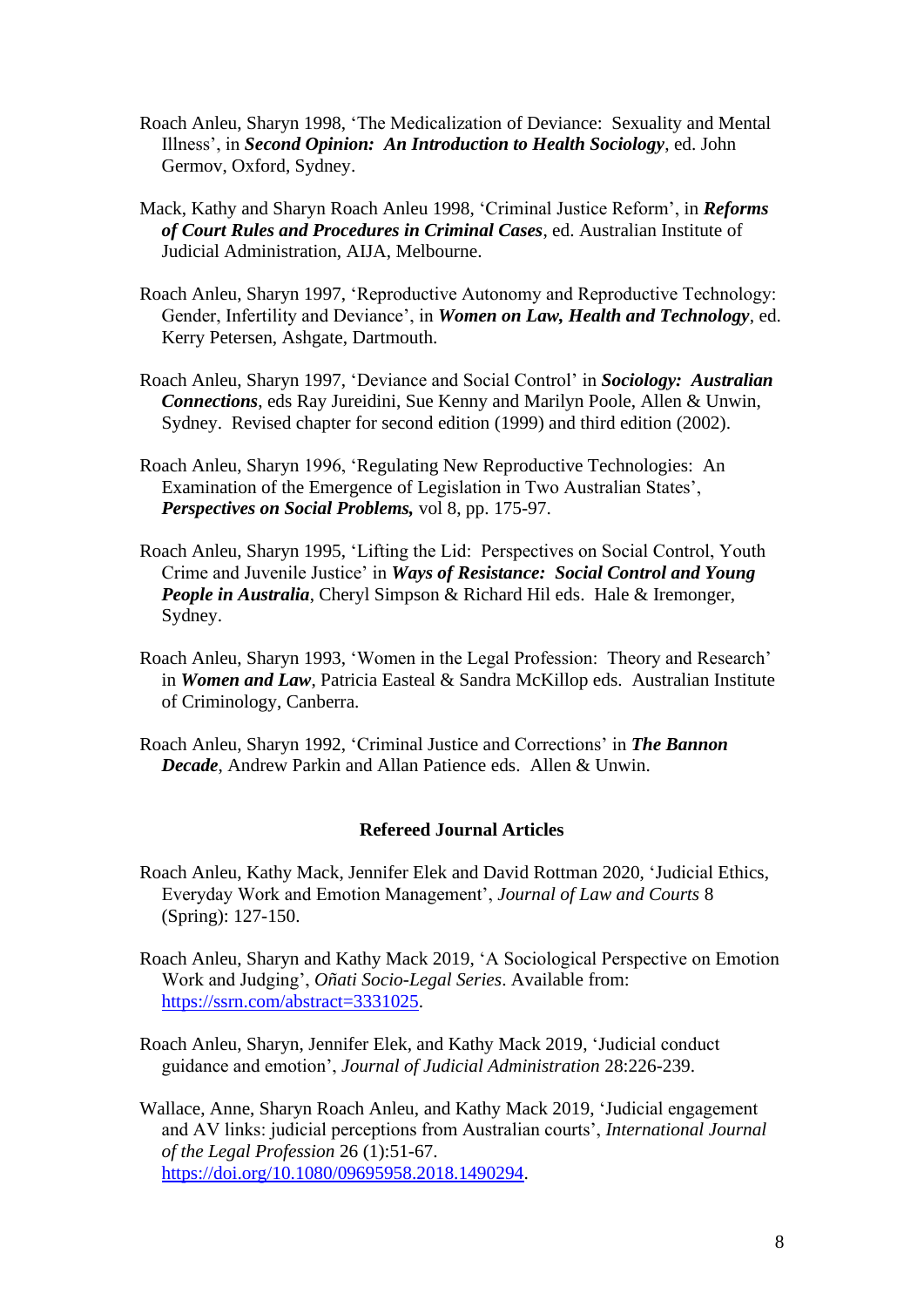- Mack, Kathy, Sharyn Roach Anleu and Jordan Tutton 2018, 'The Judiciary and the Public: Judicial Perceptions', *Adelaide Law Review* 39(1): 1-36. Available from: [http://www.austlii.edu.au/cgi-bin/viewdoc/au/journals/AdelLawRw/2018/1.html.](http://www.austlii.edu.au/cgi-bin/viewdoc/au/journals/AdelLawRw/2018/1.html)
- Tutton, Jordan, Kathy Mack and Sharyn Roach Anleu 2018, 'Judicial Demeanor: Oral Argument in the High Court of Australia', *Justice System Journal* 39(3): 273-299*.*  DOI: [10.1080/0098261X.2018.1463185.](https://doi.org/10.1080/0098261X.2018.1463185)
- Mack, Kathy, Sharyn Roach Anleu and Jordan Tutton 2017, 'Pleading Guilty: Issues and Practices – A Socio-Legal Research Case Study', *Journal of Judicial Administration*, 27: 21-44.
- Wallace, Anne, Sharyn Roach Anleu and Kathy Mack 2017, 'Judicial Work and AV Use: Perceptions from Australian Courts', Oñati *Socio-Legal Series* 7(4): 691-716.
- Roach Anleu, Sharyn, Russell Brewer and Kathy Mack 2017, 'Locating the Judge within Sentencing Research' *International Journal for Crime, Justice and Social Democracy*, 6(2): 46-63.
- Hunter, Rosemary, Sharyn Roach Anleu and Kathy Mack 2016, 'Judging in Lower Courts: Conventional, Procedural, Therapeutic and Feminist Approaches', *International Journal of Law in Context,* 12(3): 337-60. DOI:10.1017/S1744552316000240.
- Roach Anleu, Sharyn and Kathy Mack 2016, 'Managing Work and Family in the Judiciary: Metaphors and Strategies', *Flinders Law Journal*, 18(2): 213-240.
- Roach Anleu, Sharyn and Kathy Mack 2016, 'Rendimiento Judicial y Experiencias del Trabajo Judicial: Hallazgos de la Investigación Socio-jurídica', 8(1) *Sortuz. Oñati Journal of Emergent Socio-legal Studies* 77-104. Translation by Verónica Ochoa Álvarez. of 'Judicial Performance and Experiences of Judicial Work: Findings from Socio-legal Research', Originally published in (2014) 4(5) *Oñati Socio-Legal Series* 1015-1040.
- Roach Anleu, Sharyn, Stina Bergman Blix, Kathy Mack and Åsa Wettergren 2016, 'Observing Judicial Work and Emotions: Using Two Researchers' *Qualitative Research,* 16(4): 375–391. DOI: 10.1177/1468794115579475.
- Roach Anleu, Sharyn and Kathy Mack 2015, 'Comparación de mujeres y hombres de experiencias en al judicatura australiana'[Comparison of women and men's experiences of the Australian judiciary], *e-cadernos ces* [Online], 24 | 2015, colocado online no dia 15 Dezembro 2015, consultado a 14 Abril 2016. URL : http://eces.revues.org/1955 ; DOI : 10.4000/eces.1955.
- Wallace, Anne, Sharyn Roach Anleu and Kathy Mack 2015, 'Evaluating judicial performance for caseload allocation', *Monash University Law Review* 41(1): 445- 468.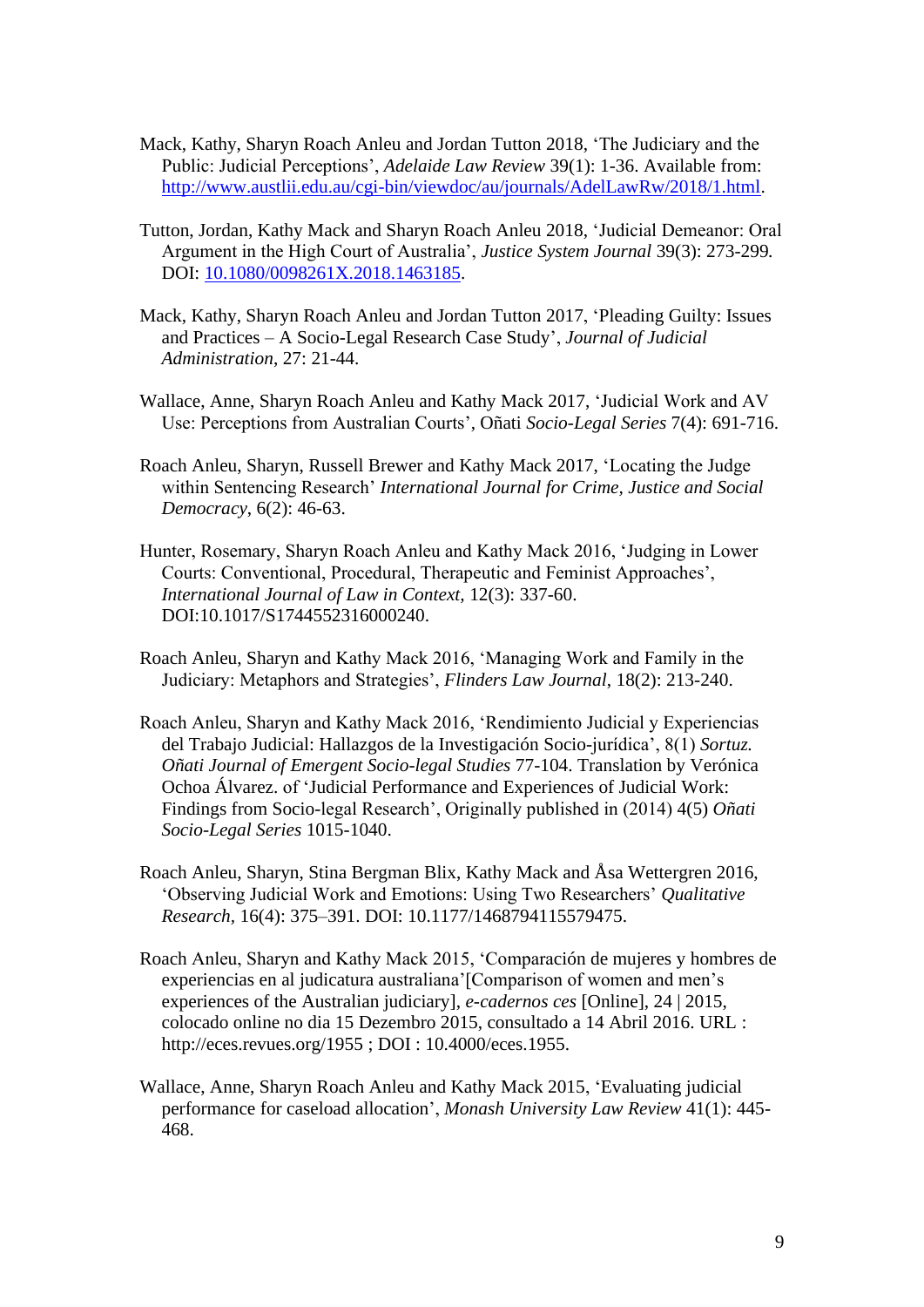- Roach Anleu, Sharyn and Kathy Mack 2015, 'Performing Authority: Communicating Judicial Decisions in Lower Criminal Courts' 51(4) *Journal of Sociology* 1052- 1069. Winner of The Australian Sociological Association Best Article Award (2015-2016), presented, December 2016.
- Roach Anleu, Sharyn, Stina Bergman Blix and Kathy Mack 2015, 'Researching Emotions in Courts and the Judiciary: A tale of two projects', *Emotion Review*  7(2): 145-150. DOI: 10.1177/1754073914554776.
- Roach Anleu, Sharyn, Kathy Mack and Jordan Tutton 2014, 'Judicial Humour in the Australian Courtroom', *Melbourne University Law Review* 38(2): 621-665.
- Roach Anleu, Sharyn and Kathy Mack 2014, 'Judicial Performance and Experiences of Judicial Work: Findings from socio-legal research', *Oñati Socio-Legal Studies,*  4 (5): 1015-1040. Available from: [http://ssrn.com/abstract=2533861.](http://ssrn.com/abstract=2533861)
- Roach Anleu, Sharyn and Kathy Mack 2014, 'Job Satisfaction in the Judiciary', *Work, Employment and Society,* 28(5): 683-701. First published online on 20 December 2013 as DOI:10.1177/0950017013500111.
- Wallace, Anne, Kathy Mack and Sharyn Roach Anleu 2014, 'Work Allocation in Australian Courts: Court staff and the judiciary', *The Sydney Law Review*, 36(4): 669-694.
- Roach Anleu, Sharyn 2013, 'Mulheres nas profissões jurídicas: Teoria, pesquisa e práctica', Tradução: Julya Paschoal Ferraz. Revisão: Fernanda Ferrari, *Panóptica*, Vitória, vol. 8, n. 1 (n. 25). Translation of Roach Anleu, Sharyn 1992, 'Women in Law: Theory, Research and Practice', *Australian and New Zealand Journal of Sociology*, 28: 391-410.
- Mack, Kathy, and Sharyn Roach Anleu 2013, 'In-Court Judicial Behaviours: Gender and Legitimacy' 21 (3) *Griffith Law Review (2012)*, 21 (3): 728-751.
- Wallace, Anne, Kathy Mack & Sharyn Roach Anleu 2012, 'Caseload Allocation and Special Judicial Skills: Finding the "Right Judge"?, Special Issue: Research in Judicial Administration *International Journal For Court Administration* 68-81.
- Mack, Kathy and Sharyn Roach Anleu 2012, 'Entering the Australian Judiciary: Gender and Court Hierarchy' 34 (3) *Law & Policy* 313-347. <http://onlinelibrary.wiley.com/doi/10.1111/j.1467-9930.2012.00365.x/pdf>
- Mack, Kathy and Sharyn Roach Anleu 2011, Opportunities for New Approaches to Judging in a Conventional Context: Attitudes, Skills and Practices' *Monash University Law Review* (37(1): 187-215. [http://go.galegroup.com/ps/aboutJournal.do?pubDate=120110301&actionString=D](http://go.galegroup.com/ps/aboutJournal.do?pubDate=120110301&actionString=DO_DISPLAY_ABOUT_PAGE&inPS=true&prodId=EAIM&userGroupName=flinders&searchType=AdvancedSearchForm&docId=GALE%7C6412) [O\\_DISPLAY\\_ABOUT\\_PAGE&inPS=true&prodId=EAIM&userGroupName=flin](http://go.galegroup.com/ps/aboutJournal.do?pubDate=120110301&actionString=DO_DISPLAY_ABOUT_PAGE&inPS=true&prodId=EAIM&userGroupName=flinders&searchType=AdvancedSearchForm&docId=GALE%7C6412) [ders&searchType=AdvancedSearchForm&docId=GALE%7C6412](http://go.galegroup.com/ps/aboutJournal.do?pubDate=120110301&actionString=DO_DISPLAY_ABOUT_PAGE&inPS=true&prodId=EAIM&userGroupName=flinders&searchType=AdvancedSearchForm&docId=GALE%7C6412)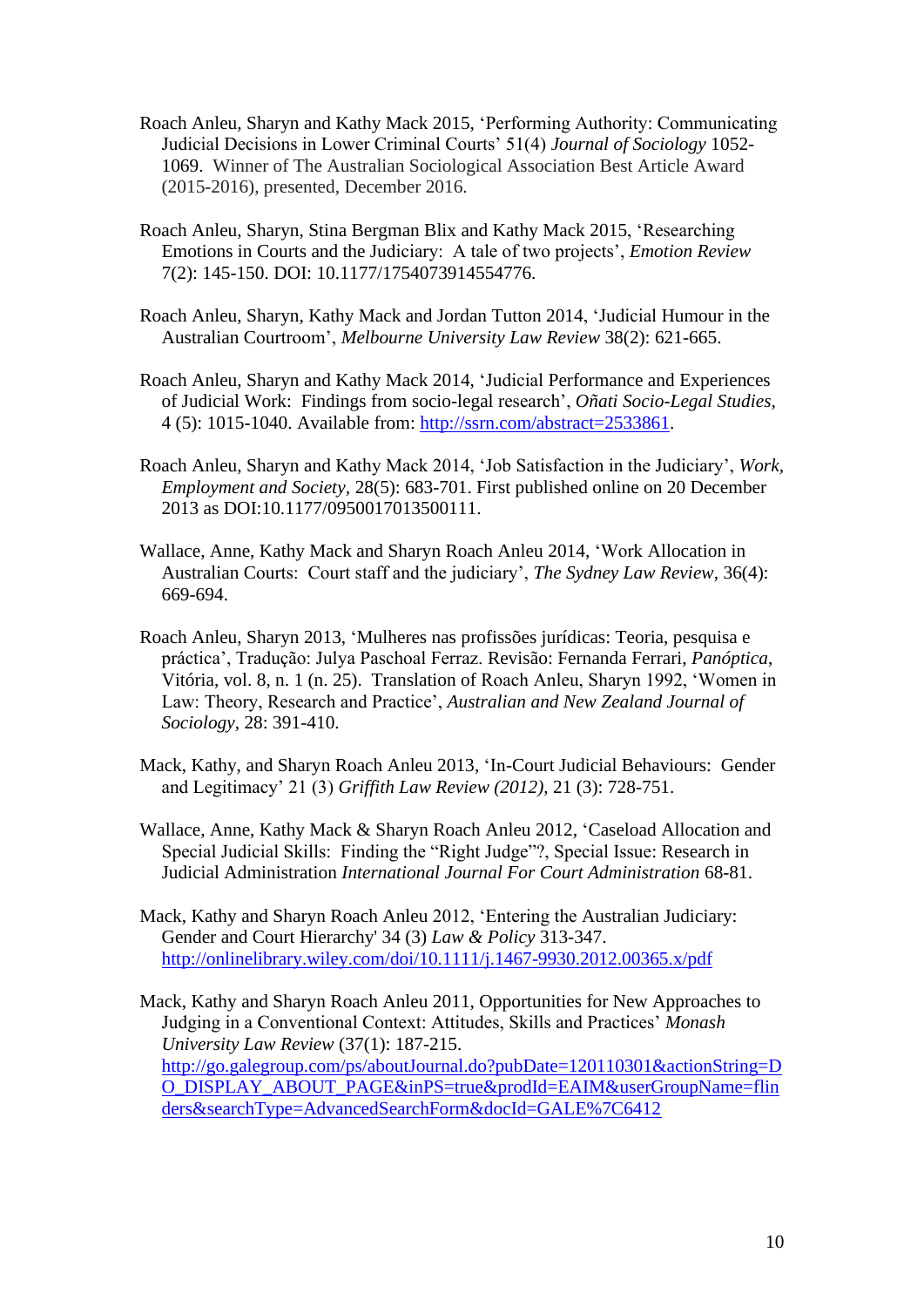- Mack, Kathy, Sharyn Roach Anleu and Anne Wallace 2011, 'Everyday Work in the Magistrates Courts: Time and Tasks' *Journal of Judicial Administration*, 21: 34- 53. <http://onlinelibrary.wiley.com/doi/10.1111/j.1467-6478.2005.00339.x/pdf>
- Roach Anleu, Sharyn and Kathy Mack 2010, 'The Work of the Australian Judiciary: Public and Judicial Attitudes', *Journal of Judicial Administration*, 20: 3-17.
- Mack, Kathy and Sharyn Roach Anleu 2010, 'Performing Impartiality: Judicial Demeanor and Legitimacy' *Law & Social Inquiry*, 35(1): 137-73.
- Roach Anleu, Sharyn and Kathy Mack 2009, 'Gender, Judging and Job Satisfaction', *Feminist Legal Studies*, 17: 79-99.
- Roach, Anleu, Sharyn and Kathy Mack 2009, 'Intersections: In-court procedures and the production of guilty pleas', *Australian and New Zealand Journal of Criminology*, 42:1-23.
- Mack, Kathy and Sharyn Roach Anleu 2008, 'The National Survey of Australian Judges: An Overview of Findings', *Journal of Judicial Administration*, 18: 5-21.
- Roach Anleu, Sharyn and Kathy Mack 2008, 'The Professionalisation of Australian Magistrates: Autonomy, Credentials and Prestige', *Journal of Sociology*, 44(2):185-203.
- Mack, Kathy and Sharyn Roach Anleu 2007, 'Getting Through the List: Judgecraft and Legitimacy in the Lower Courts', *Social & Legal Studies* 16: 341-361.
- Roach Anleu, Sharyn and Kathy Mack 2007, 'Magistrates, Magistrates Courts and Social Change', *Law and Policy*, 29:183-209.
- Mack, Kathy and Sharyn Roach Anleu 2006, 'The Security and Tenure of Australian Magistrates', *Melbourne University Law Review*, 30: 370-98.
- Roach Anleu, Sharyn and Kathy Mack 2005, 'Magistrates' Everyday Work and Emotional Labour'*, Journal of Law and Society*, 32:590-614. Reprinted in *Law and Society* (2014), (in 4 volumes), vol 3, Part 9, ch 47, eds Dave Cowan, Linda Mulcahy and Sally Wheeler, Routledge: London.
- Roach Anleu, Sharyn, and Kathy Mack 2005, 'Judicial Appointment and the Skills for Judicial Office', *Journal of Judicial Administration,* 15:37-53. Reprinted in *Australian Courts: Serving Democracy and its Publics* (2013), Australasian Institute of Judicial Administration: Melbourne.
- Mack, Kathy and Sharyn Roach Anleu 2004, 'The Administrative Authority of Chief Judicial Officers in Australia', *Newcastle Law Review*, 8:1-22.
- Roach Anleu, Sharyn 2001, 'The Legal Regulation of Medical Science', *Law and Policy*, 23:417-40.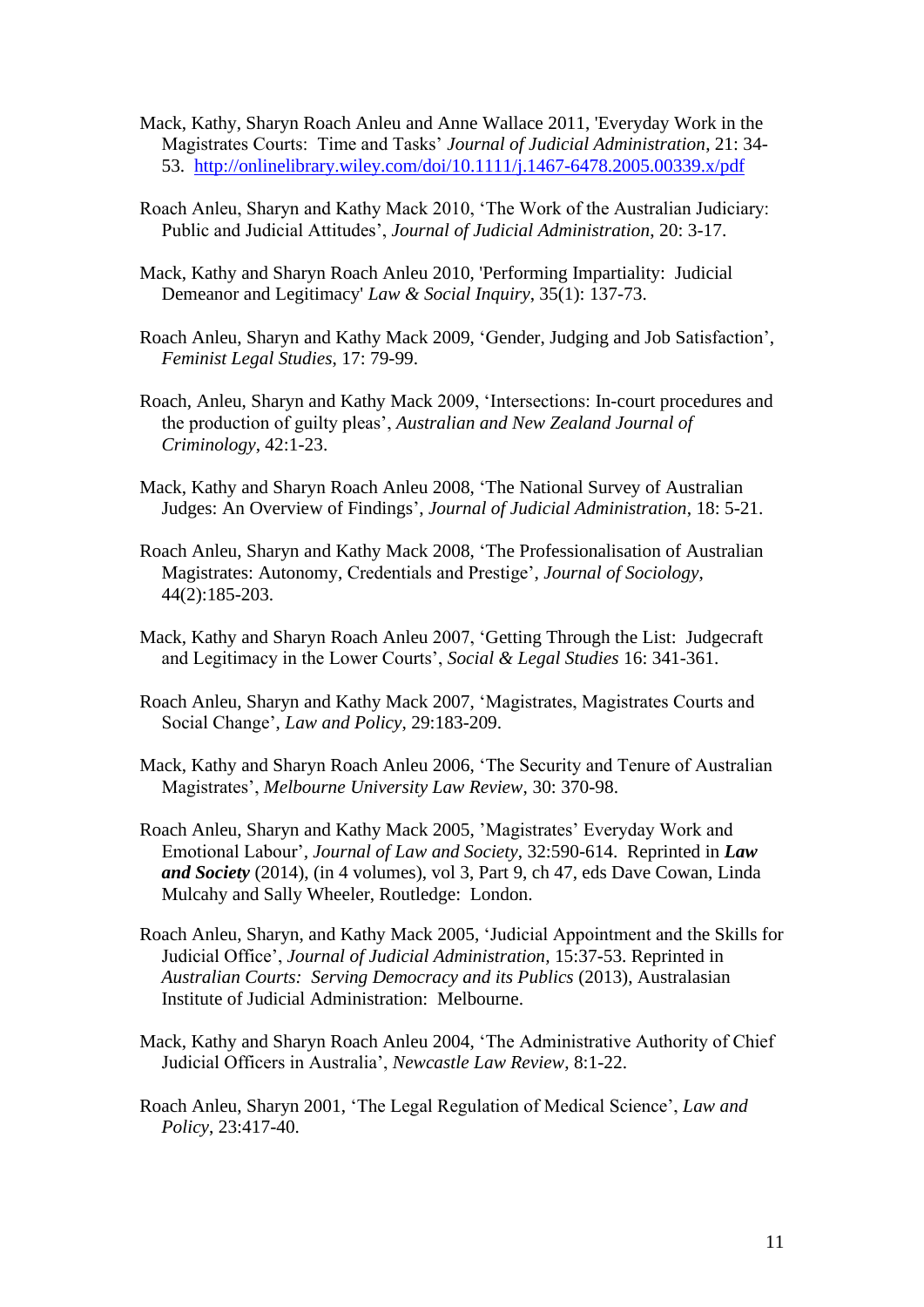- Roach Anleu, Sharyn and Kathy Mack 2001, 'Pleading Guilty and Professional Relations in Australia', *Justice System Journal*, 22:155-84.
- Roach Anleu, Sharyn 2000, 'Policing and Crime Prevention: The Role of Insurance', *Law in Context (special issue),* (with Lorraine Green Mazerolle & Lois Presser), 17: 57-74.
- Mack, Kathy and Sharyn Roach Anleu 2000, 'Choice, Consent and Autonomy in a Guilty Plea System', *Law in Context (special issue)*, 17:75-95.
- Roach Anleu, Sharyn 2000, 'Third-Party Policing and Insurance: The Case of Market-Based Crime Prevention', *Law and Policy* (with Lorraine Green Mazerolle & Lois Presser), 22:67-87. Abstract reprinted in *Torts, Product Liability, and Insurance Law*, vol. 2 (32). Published by Social Science Research Network.
- Roach Anleu, Sharyn 2000, 'Crises and New Directions in Sociology', *Flinders Journal of History & Politics*, 21: 4-8. I also edited the other papers in the special symposium entitled 'The Future of Australian Sociology: the 20<sup>th</sup> Anniversary of Sociology at Flinders University', pp.1-32.
- Roach Anleu, Sharyn 1999, 'Sociologists Confront Human Rights: The Problem of Universalism', *Journal of Sociology*, 35:198-212. Translated into Russian: Шерин Роуч Анлье. (2015) 'Sotsiologicheskiy vzglyad na prava cheloveka: problema universalizma'. In: Alexander Kondakov (ed.) Obshchestvo i pravo: issledovatel'skie perspektivy [Law and Society: Research Perspectives]. St. Petersburg: Centre for Independent Social Research. PP. 74-92.
- Mack, Kathy and Sharyn Roach Anleu 1998, 'Reform of Pre-Trial Criminal Procedure: Guilty Pleas', *Criminal Law Journal*, 22:263-276.
- Mack, Kathy and Sharyn Roach Anleu 1997, 'Sentence Discount for a Guilty Plea: Time for a New Look' *Flinders Journal of Law Reform*, 1:23-44.
- Roach Anleu, Sharyn 1993, 'Reproductive Autonomy: Infertility, Deviance and Conceptive Technology', *Law in Context* [Special issue entitled *Law and Medicine*, ed Kerry Petersen], 11: 17-40.
- Roach Anleu, Sharyn 1993, 'Legal Employment at Midcareer: The Influence of Social and Academic Origins' (with Seymour Warkov and Hugh Lena), *Sociological Forum*, 8: 365-382.
- Roach Anleu, Sharyn 1992, 'Critiquing the Law: Themes and Dilemmas in Anglo-American Feminist Legal Theory' *Journal of Law and Society*, 19: 423-440.
- Roach Anleu, Sharyn 1992, 'Women in Law: Theory, Research and Practice', *Australian and New Zealand Journal of Sociology*, 28: 391-410; also reprinted in *The Criminal Justice System and Women: Offenders, Victims, and Workers*, 2nd edn., eds Natalie J. Sokoloff & Barbara Raffel Price, McGraw-Hill, New York, 1995.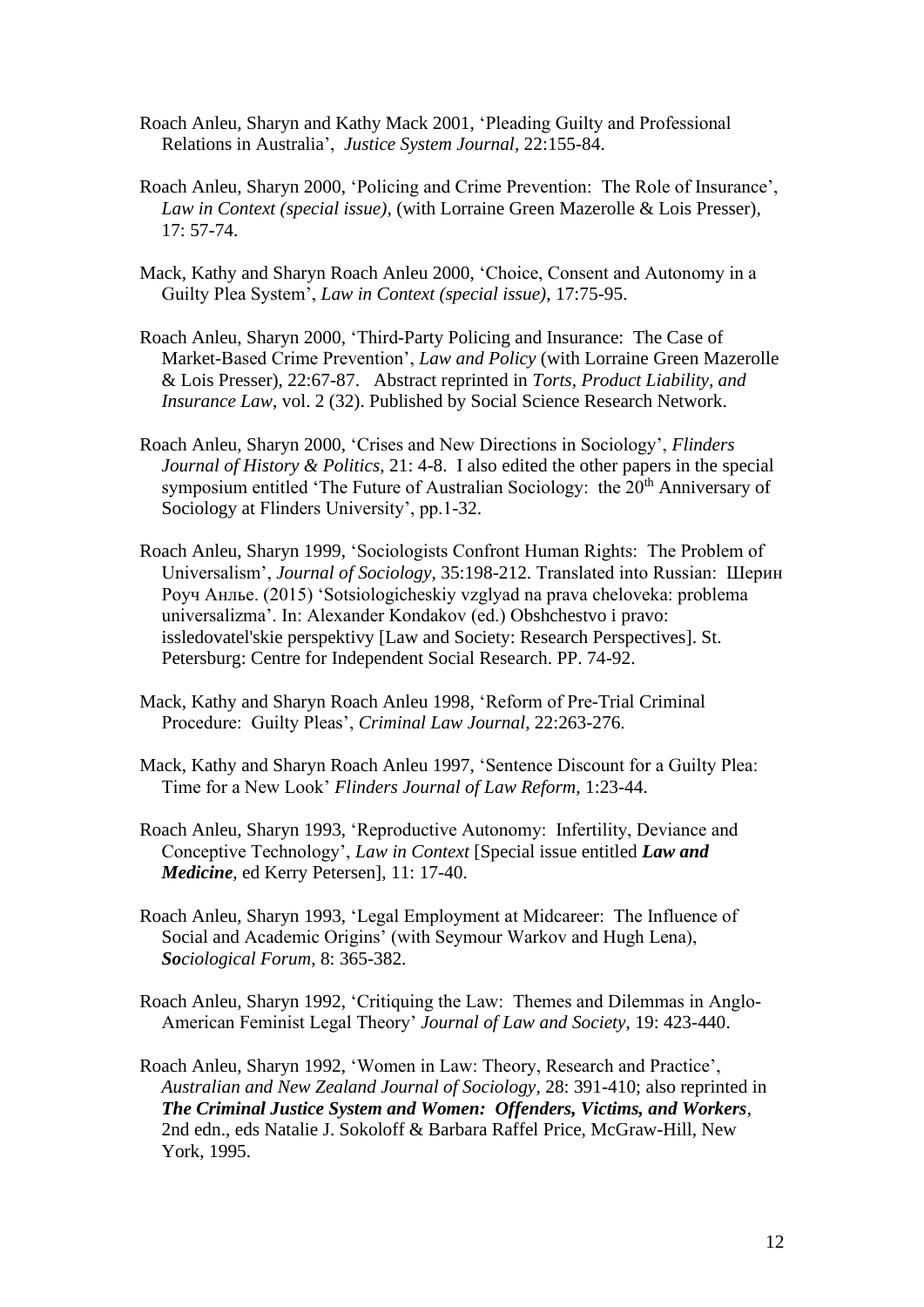- Roach Anleu, Sharyn 1992, 'Recruitment and Women Lawyer's Employment: An Examination of In-House Legal Departments in the United States', *Sociology*, 26: 651-672.
- Roach Anleu, Sharyn 1992, 'The Professionalisation of Social Work?', *Sociology*, 26: 23-43.
- Roach Anleu, Sharyn 1992, 'Surrogacy: For Love But Not For Money?' *Gender & Society*, 6:30-48.
- Roach Anleu, Sharyn, 1992, 'The Legal Profession in the U.S. and Australia: Deprofessionalisation or Reorganization?' *Work and Occupations*, 19:184-204.
- Roach Anleu, Sharyn 1990, 'Reproductive Technology, Donor Gametes and the Law's Response: Developments in Australia,' *Australian Journal of Social Issues*,  $25: 39-51.$
- Roach Anleu, Sharyn 1990, 'Reinforcing Gender Norms: Commercial and Altruistic Surrogacy,' *Acta Sociologica*, 33: 63-74.
- Roach Anleu, Sharyn 1990, 'Men and Women Lawyers in In-House Legal Departments: A Study of Employment Patterns,' *Gender & Society*, 4: 207-219.

Roach Anleu, Sharyn 1989, 'New Reproductive Technologies and Legal Reform.' *Journal of Reproductive Technology and Genetic Engineering*, 2: 11-27.

#### **Professional Journals**

- Roach Anleu, Sharyn and Kathy Mack 2017, 'Impartiality and Emotion in Judicial Work', *Judicial Officers' Bulletin*, April, vol 29(3): 21-24. [Published by the Judicial Commission of New South Wales].
- Roach Anleu, Sharyn, David Rottman and Kathy Mack 2016, 'The Emotional Dimension of Judging: Issues, Evidence, and Insights' 52(2) *Court Review* 60-71. [A publication of the American Judges' Association.]
- Roach Anleu, Sharyn and Kathy Mack 2013, 'Judicial Authority and Emotion Work', *The Judicial Review*, 11: 365-383. [Published by the Judicial Commission of New South Wales.]

#### **Refereed Conference Proceedings**

Roach Anleu, Sharyn and Kathy Mack 2011, 'Courts and Social Change: Women in the Australian Judiciary' *Refereed Proceedings of Crime Justice & Social Democracy - An International Conference*, School of Justice, QUT, Brisbane, Kerry Carrington (editor) [www.crimejusticeconference.com](http://www.crimejusticeconference.com/)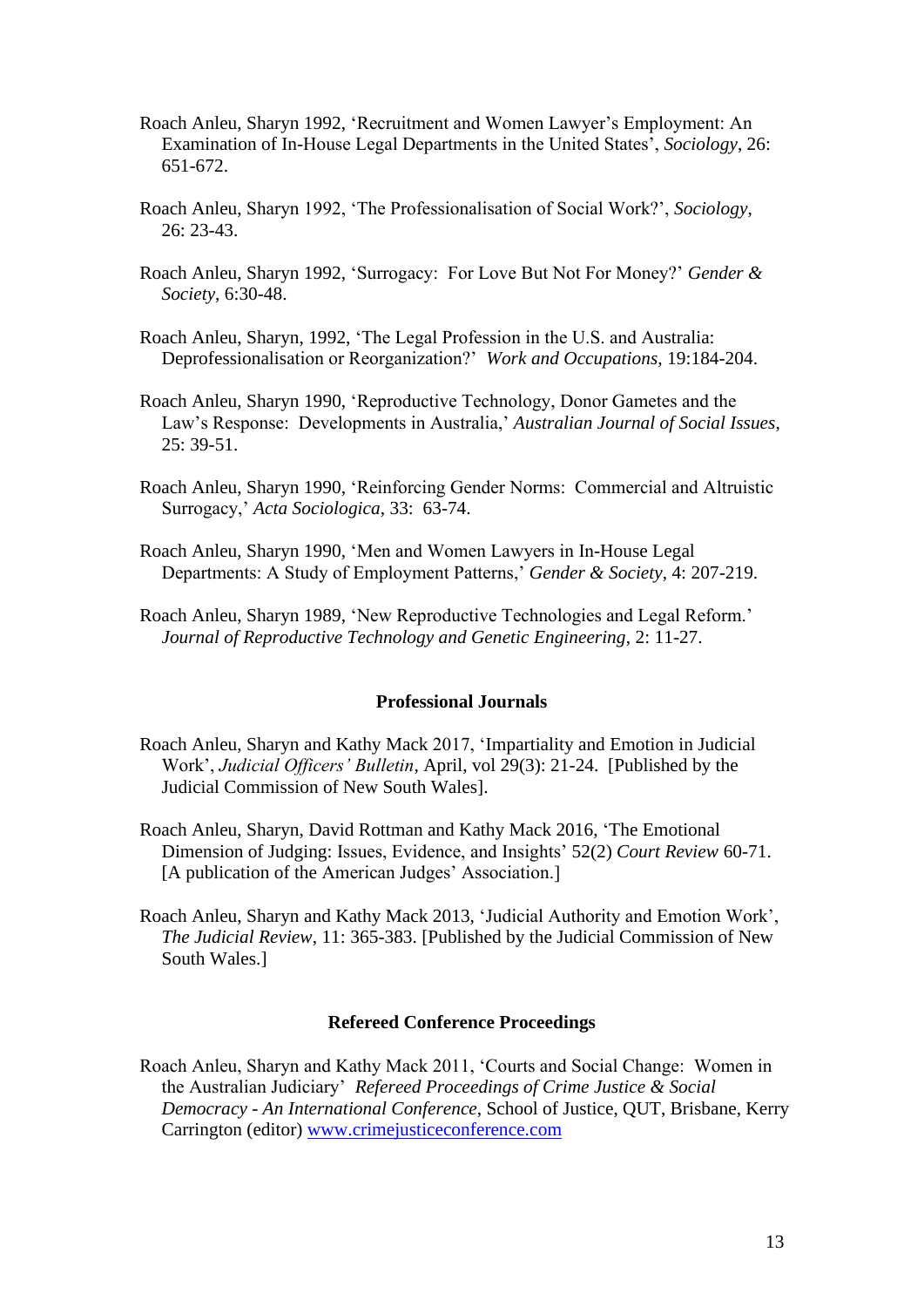- Roach Anleu, Sharyn and Kathy Mack 2009, 'The relationship between Sociology and cognate disciplines: Law', *Refereed Proceedings of The Australian Sociological Association (TASA) Annual Conference*, Australian National University, Canberra, Australia, December, Stewart Lockie et al (eds).
- Roach Anleu, Sharyn and Kathy Mack 2008, 'Sentencing as an instance of news delivery: A view from the Magistrates Court', *Refereed Proceedings of The Australian Sociological Association (TASA) Annual Conference*, University of Melbourne, Melbourne, Australia, 2-5 December, Tim Marjoribanks et al (eds).
- Roach Anleu, Sharyn and Kathy Mack 2005, 'Job Satisfaction among Judicial Officers: Findings from the National Survey of Australian Magistrates', *Refereed Proceedings of the Australian Sociology Association (TASA) Annual Conference*, University of Tasmania, Hobart, 5-8 December, eds Roberta Julian and Rob White.
- Roach Anleu, Sharyn and Kathy Mack 2005, 'Courts and Social Change: A View from the Magistrates' Courts' *Refereed Proceedings of the Social Change in the 21st Century Annual Conference*, Queensland University of Technology, 28 October.
- Roach Anleu, Sharyn and Kathy Mack 2003, 'Emotional Labour in the Magistrates Court' *Refereed Proceedings of the Australian Sociology Association (TASA) Annual Conference*, University of New England, Armidale, NSW, eds Corrigan, Gibson, Hawkes, Livingston, Scott, Thiele and Carpenter.
- Roach Anleu, Sharyn and Kathy Mack 2000, 'The Social Construction of Ethical Plea Negotiations' *Sociological Sites/Sights*, Refereed Proceedings of The Australian Sociological Association's Annual Conference , eds R. Boyd, J. Henderson, D. King, S. Oakley, & J. Pudsey.
- Roach Anleu, Sharyn 1998, 'Insurance and Social Control: New Dimensions of Policing and Third Party Policing', *Refashioning Sociology: Responses to a New World Order*, Refereed Proceedings of The Australian Sociological Association's Annual Conference (with Lorraine Green Mazerolle & Lois Presser).

## **Other Publications**

- Contini, F. Roach Anleu, S. Rottman, D.B. 2014, Evaluating Judicial Performance: Editors' Introduction, *Oñati Socio-Legal Studies,* 4(5): 836-842. Available from: [http://ssrn.com/abstract=2541432.](http://ssrn.com/abstract=2541432)
- Roach Anleu, Sharyn 2013, 'Social control theory' and 'Sociology of law' definitions in Trischa Mann (ed) Australian Law Dictionary, 2e South Melbourne, Oxford University Press.
- Roach Anleu, Sharyn 2013, 'Success in Research', *Nexus: Newsletter of The Australian Sociological Association,* August, 25 (3).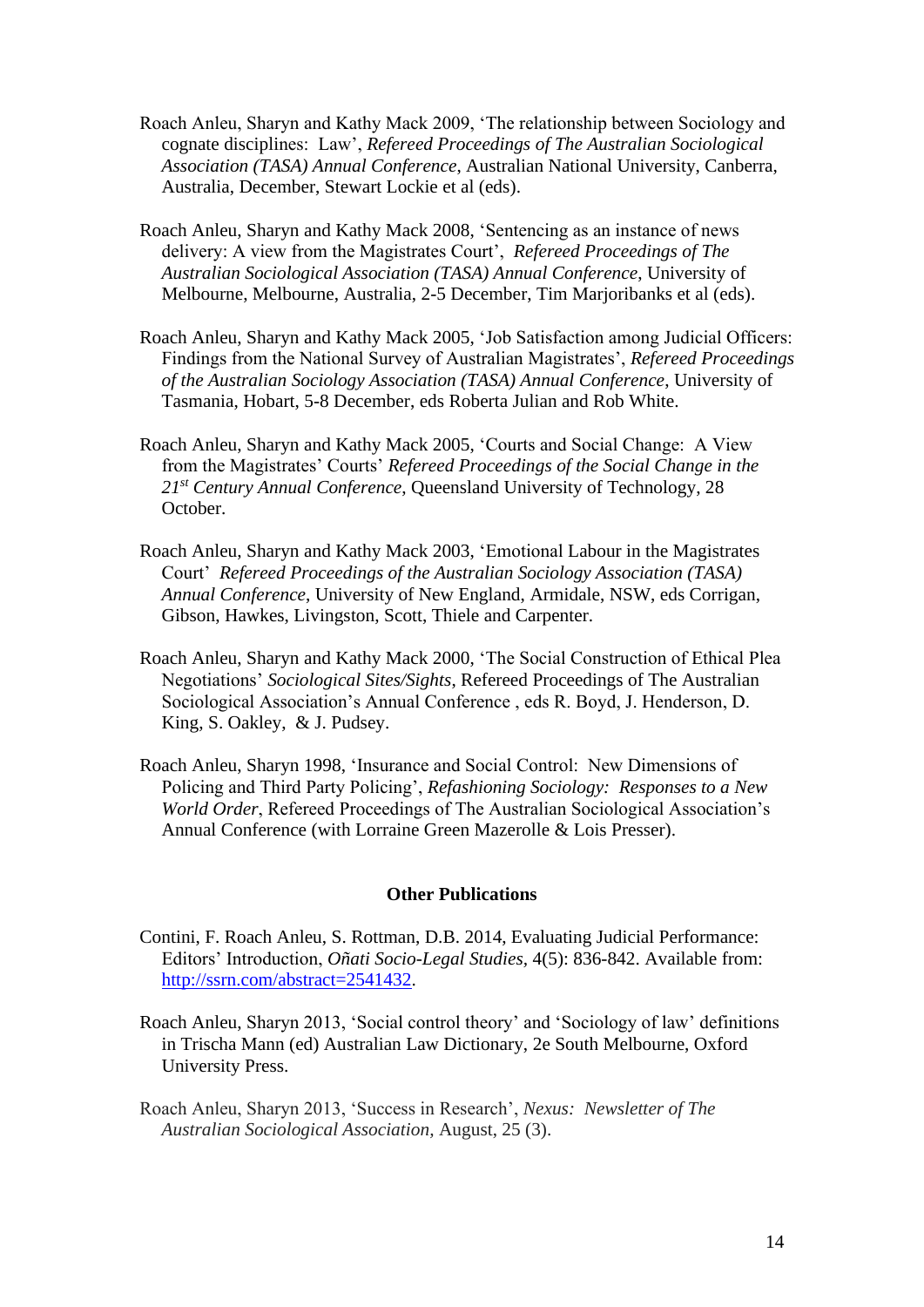- Roach Anleu, Sharyn 2010, 'Law and Social Change', *Socio-Legal Newsletter*, Spring, 12-13, 14.
- Mack, Kathy and Sharyn Roach Anleu 2010, 'Time for Judgment Writing', 2010, Adelaide, South Australia: Judicial Research Project, Flinders University. Prepared for the Judicial Council of Australia.
- Roach Anleu, Sharyn and Kathy Mack 2008, 'National Survey of Australian Judges: Preliminary Findings', *Flinders Law Students' Association Legal Careers Guide.*
- Mack, Kathy and Sharyn Roach Anleu (October 2004), 'Magistrates: Job Satisfaction and Stress', *Law Institute Journal* (Victoria).
- Mack, Kathy and Sharyn Roach Anleu (August 2004), 'Who are Magistrates Today?' *Law Society Bulletin* (South Australia).
- Roach Anleu, Sharyn and Kathy Mack (December 2003), 'The Changing Face of the Magistrates Court', *SA Women Lawyers Newsletter*.
- Roach Anleu, Sharyn and Kathy Mack (October 2003), 'The Magistrates Research Project: Job Satisfaction, Workload and Stress', *The Mag: the Victorian Magistrates Journal*.
- Roach Anleu, Sharyn and Kathy Mack (October 2003), 'The Changing Role of the Magistrates Court: Preliminary Survey Findings', *The Court Reporter* (Tasmania*)*.
- Mack, Kathy and Sharyn Roach Anleu (October 2003), 'The Changing Role of the Magistrates Court: Research Report', *AAM Newsletter*.
- Roach Anleu, Sharyn and Wilfrid Prest 2001, 'Litigation: Past and Present' *Dialogue: Newsletter of the Academy of the Social Sciences in Australia,* 20:14- 18.
- Mack, Kathy and Sharyn Roach Anleu 1996, 'Guilty Pleas: Discussions and Agreements', *Journal of Judicial Administration*, 6: 8-24.
- Mack, Kathy and Sharyn Roach Anleu 1995, 'Balancing Principle and Pragmatism: Guilty Pleas', *Journal of Judicial Administration*, 4:232-239. Pages 233-7 abstracted in Brown, David et al *Criminal Laws* 3e, Sydney: Federation Press.
- Roach Anleu, Sharyn 1993, *Lecturers' Guide* for *Sociology One* by M.J. Waters and R.K. Crook, 3rd edn. Melbourne: Longman Cheshire.
- Roach Anleu, Sharyn 1992, 'Women in the Legal Profession', *Law Institute Journal* , 66:162-65.
- Roach Anleu, Sharyn 1989, *Donor Gametes, Record Keeping and Access to Information: An Analysis of Australian and Selected Overseas Reports*. Report prepared for the National Bioethics Consultative Committee.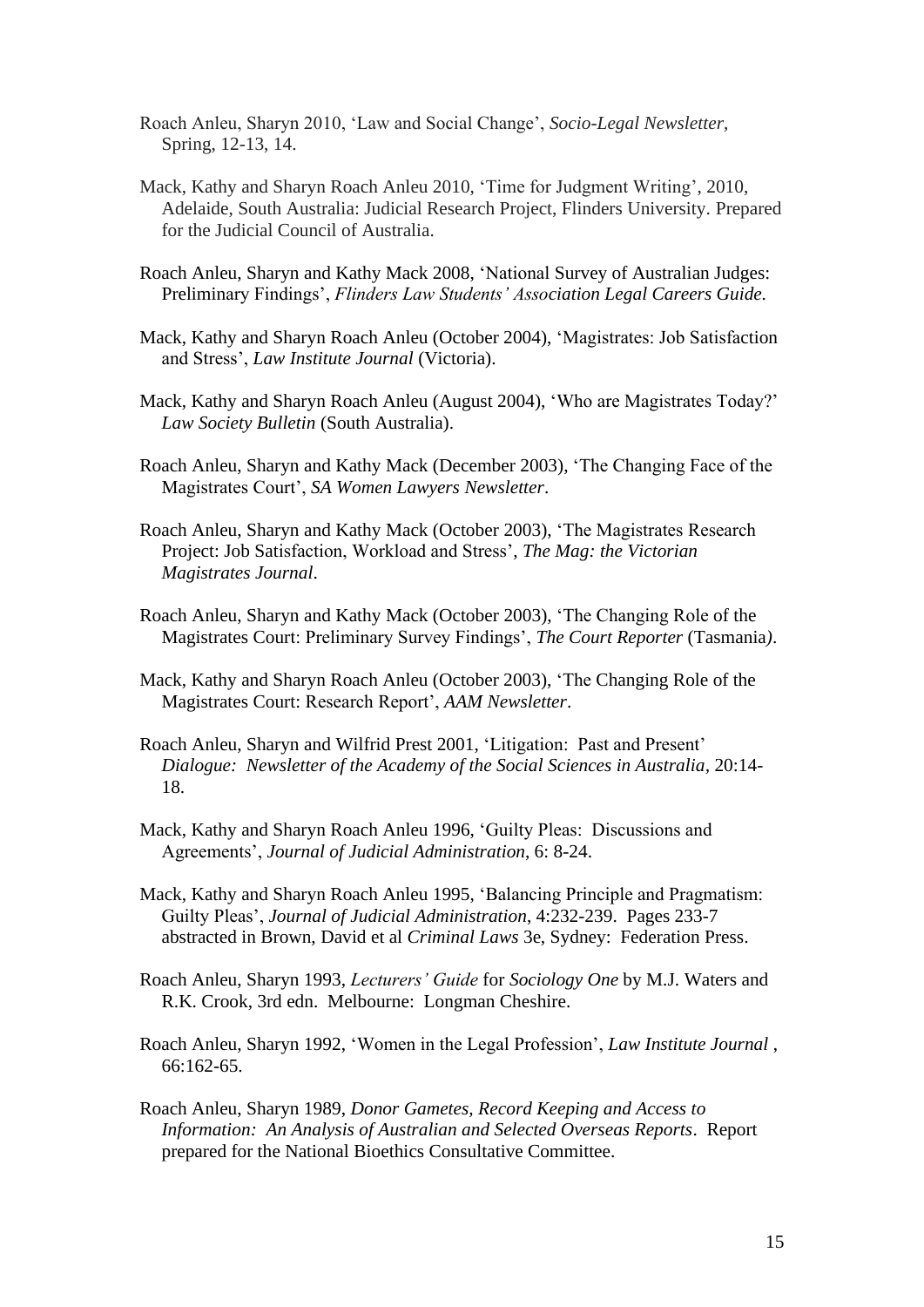Roach Anleu, Sharyn 1988, 'New Reproductive Technology', *Legal Service Bulletin*, 13.

#### **Book Reviews**

- Roach Anleu, Sharyn 2014, *Gender & Justice: Why Women in the Judiciary Really Matter,* by Sally J. Kenney, Routledge: New York, *Gender & Society*, 28(3): 493- 495.
- Roach Anleu, Sharyn 2011, *Conducting Law and Society Research: Reflections on Methods and Practices* by Simon Halliday and Patrick Schmidt (2009), Cambridge: Cambridge UK in *Contemporary Sociology,* 40 (1): 41-42.
- Roach Anleu, Sharyn 2010, *Preventing and Reducing Juvenile Delinquency: A Comprehensive Framework,* 2e, by James C. Howell (2009), Sage: London in *Journal of Sociology,* 46: 213-14.
- Roach Anleu, Sharyn 2008, *Policing the Rural Crisis* by Russell Hogg & Kerry Carrington (2006), Federation Press, Anandale in *Journal of Sociology,* 44: 205-7.
- Roach Anleu, Sharyn 2006, *Abortion* by Belinda Bennett (ed) in *Health Sociology Review*, 15:112-3.
- Roach Anleu, Sharyn 2001, *Crime and Criminology: An Introduction* by Rob White & Fiona Haines in *Journal of Sociology*, 37: 208-210.
- Roach Anleu, Sharyn 1999, *Scapegoats for a Profession: Uncovering Procedural Injustice* by Ann Daniel in *Journal of Sociology*, 35.
- Roach Anleu, Sharyn 1995, *Offending Girls* by Kerry Carrington in *Australian and New Zealand Journal of Sociology,* 31.
- Roach Anleu, Sharyn 1994*, Legal Construct, Social Concept: A Macrosociological Perspective on Law* by Larry D. Barnett in *Australian and New Zealand Journal of Sociology,* 30: 355-57.
- Roach Anleu, Sharyn 1994, *Abortion Regimes* by Kerry A. Petersen in *Adelaide Law Review*, 16:215-19.
- Roach Anleu, Sharyn 1994, *Everyday Justice: Responsibility and the Individual in Japan and the United States* by V. Lee Hamilton & Joseph Sanders in *Australian and New Zealand Journal of Sociology*, 30:95-7.
- Roach Anleu, Sharyn 1994, *The Barrister's World: And the Nature of Law* by John Morison & Philip Leith in *Australian and New Zealand Journal of Sociology*, 30:90-1.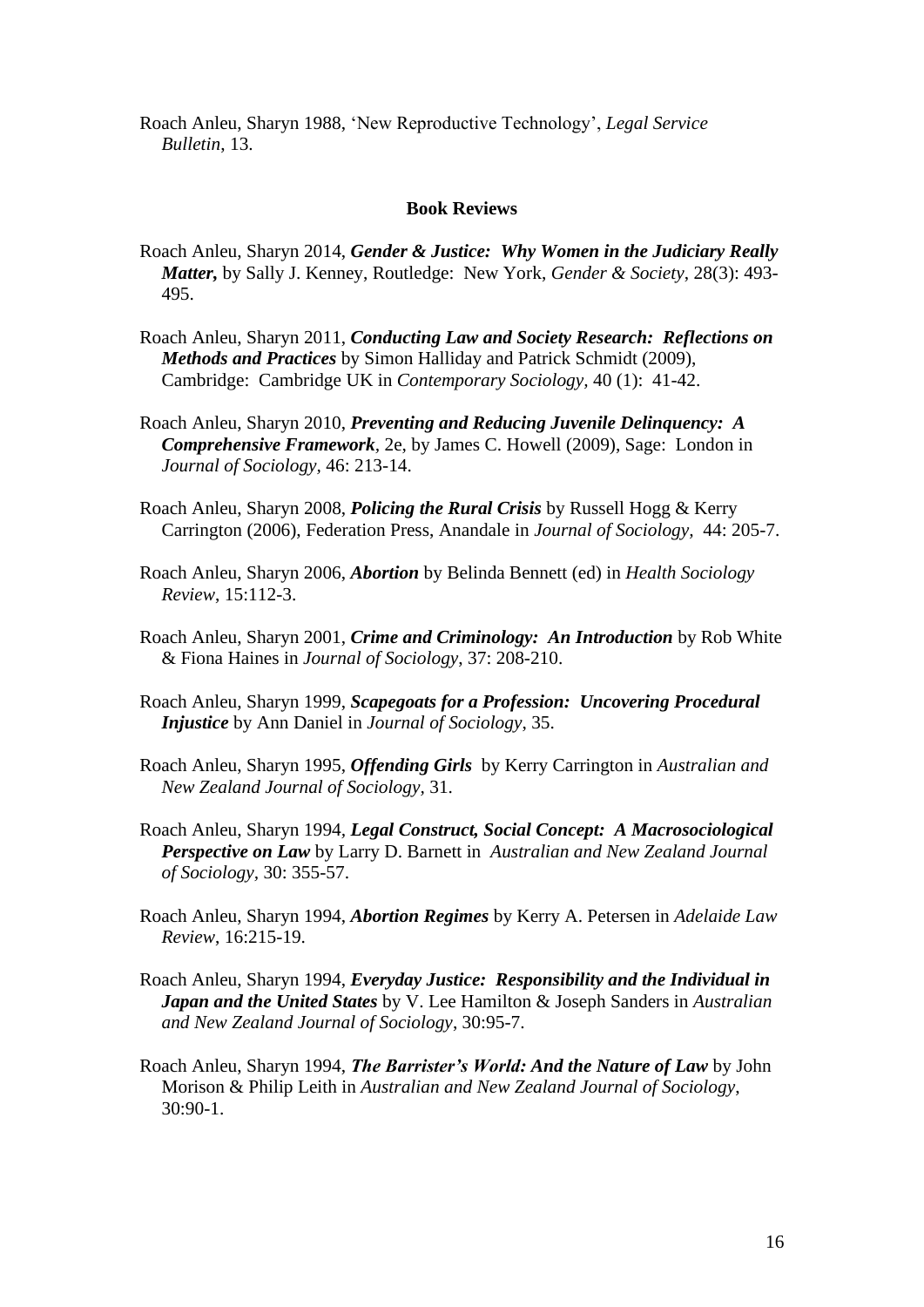Roach Anleu, Sharyn 1992, *The Transformation of Family Law: State, Law and Family in the United States and Western Europe* by Mary Ann Glendon in *Sex Roles*, 26:73-6.

Roach Anleu, Sharyn 1991, *Dissenting Opinions: Feminist Explorations in Law and Society* by Regina Graycar (ed.), in *Adelaide Law Review*, 13:104-8.

Roach Anleu, Sharyn 1991, *Births and Power: Social Change and the Politics of Reproduction* by W. Penn Handwerker (ed.), in *Sex Roles*, 25:94-97.

Roach Anleu, Sharyn 1990, *The Biotechnology Revolution: An International Perspective* by Alan M. Russell in *Reproductive and Genetic Engineering* 3.

#### **Conference and invited papers (past five years)**

#### *Public Lectures*

- Roach Anleu, Sharyn 2018, 'Judging and Emotion' **Centre of Law and Society Public Lecture, Cardiff University**, Wales, 3 October. I gave this address during my time as a Cardiff School of Law and Politics Visiting Scholar.
- Roach Anleu, Sharyn 2017, The Human Judge: Between craft and profession', **John Western Public Lecture**, University of Queensland, Brisbane, 8 December. This is a biennial public lecture established in memory of the inaugural professor of sociology at the University of Queensland. I am the only woman to have given this lecture.

#### *Conferences and Workshops*

- Roach Anleu, Sharyn and Kathy Mack 2019, 'The Courtroom as Interaction Order: Judicial Work and Emotion', presented at the Australian National University School of Law Workshop: *Empirical investigations into courtroom interactions in contemporary societies*, Canberra, 3 September.
- Professor Sharyn Roach Anleu 2019, 'Judicial Work and Emotion Work: Findings from Empirical Legal Research', co-written with Emerita Professor Kathy Mack, at the *Law Futures Centre Seminar series*, Griffith University, Brisbane, QLD, 6 August.
- Roach Anleu, Sharyn and Kathy Mack 2019, 'Interpreting emotion and the Ideal defendant' *30th Anniversary International Conference of the Research Committee on the Sociology of Law*, International Institute for the Sociology of Law, Oñati, Spain, 19 June.
- Roach Anleu, Sharyn and Kathy Mack 2019, 'Maintaining boundaries between work and family in the Australia judiciary' *30th Anniversary International Conference of the Research Committee on the Sociology of Law*, International Institute for the Sociology of Law, Oñati, Spain, 20 June.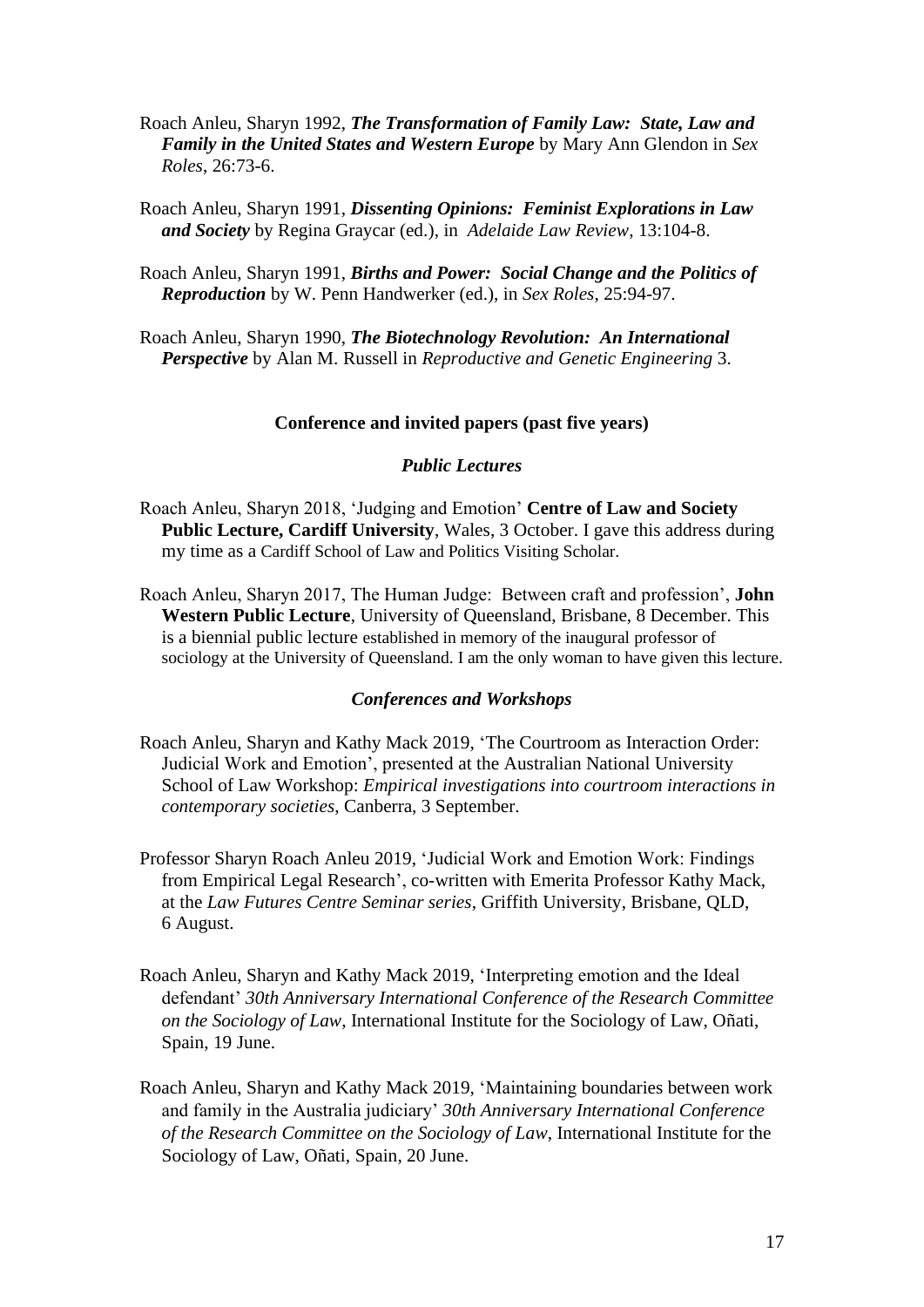- Roach Anleu, Sharyn and Kathy Mack 2019, 'Too much case processing, too little case resolution: Judicial strategies for moving cases along to finalisation' invited presentation delivered at '"*Too Much Litigation?": Facts, Reasons, Consequences and Solutions Workshop*' International Institute for the Sociology of Law, Oñati, Spain, 27 June.
- Roach Anleu, Sharyn 2019, 'Studying the Professions: The Judiciary and the Court' Invited presentation to the *PhD Programme in Global Studies Seminar*, University of Urbino-Carlo Bo, Urbino, Italy, 11 June.
- Roach Anleu, Sharyn 2019, 'Discussant: Methodologies in Law and Emotion Research – Developments and Challenges', Annual Meeting of Law and Society Association, Washington, DC, 1 June.
- Roach Anleu, Sharyn 2019, 'The Feelings of Judges: How Judges Judge Feelings', Annual Meeting of Law and Society Association, Washington, DC, 30 May.
- Roach Anleu, Sharyn and Kathy Mack 2019, 'Judicial Emotion and Impartiality', Invited presentation at the *Judges: Angry? Biased? Burned Out? Conference*, the National Judicial College of Australia, Canberra, 2-3 March.
- Roach Anleu, Sharyn and Kathy Mack 2018, 'Emotion in the Judiciary: Experience and Management', Annual Meeting of The Australian Sociological Association, Deakin University, Melbourne, 19-22 November.
- Roach Anleu, Sharyn 2018, 'Judging and Emotion' 2018, Public Lecture Centre of Law and Society, Cardiff University, Wales, 3 October.
- Roach Anleu, Sharyn and Kathy Mack 2018, 'Emotion, Feeling Rules and the Ideal Defendant', invited presentation to Workshop on *Remorse and Responsibility in Constructions of the 'Ideal' Defendant: Comparing Cultural Expectations in Criminal Process*, Organisers: Stewart Field, Cyrus Tata, Cardiff University, 27- 28 September.
- Roach Anleu, Sharyn and Kathy Mack 2018, 'Emotions Work as Judicial Work', presentation to *Uncloaking the Judiciary: The Judicial Role, Style and Image,* The Judiciary Project, Gilbert + Tobin Centre of Public Law, UNSW, Sydney, 9 July.
- Roach Anleu, Sharyn and Kathy Mack 2018, 'Managing Judicial Emotions', presentation as part of the Law and Emotions Collaborative Research Network panel at the Law & Society Association Annual Meeting, Toronto, Canada, 7-10 June.
- Mack, Kathy and Sharyn Roach Anleu 2018, 'A Magistrate walked into a bar…Is there a place for Humour and Emotion in Court?' Presentation at the Association of Australian Magistrates Biennial Conference, Perth, 31 May-2 June.
- Roach Anleu, Sharyn and Kathy Mack 2018, 'A Sociological Perspective on Emotion Work and Judging' presentation to workshop hosted by the International Institute for the Sociology of Law *Judging, Emotion and Emotion Work*, Oñati, Spain, 3-4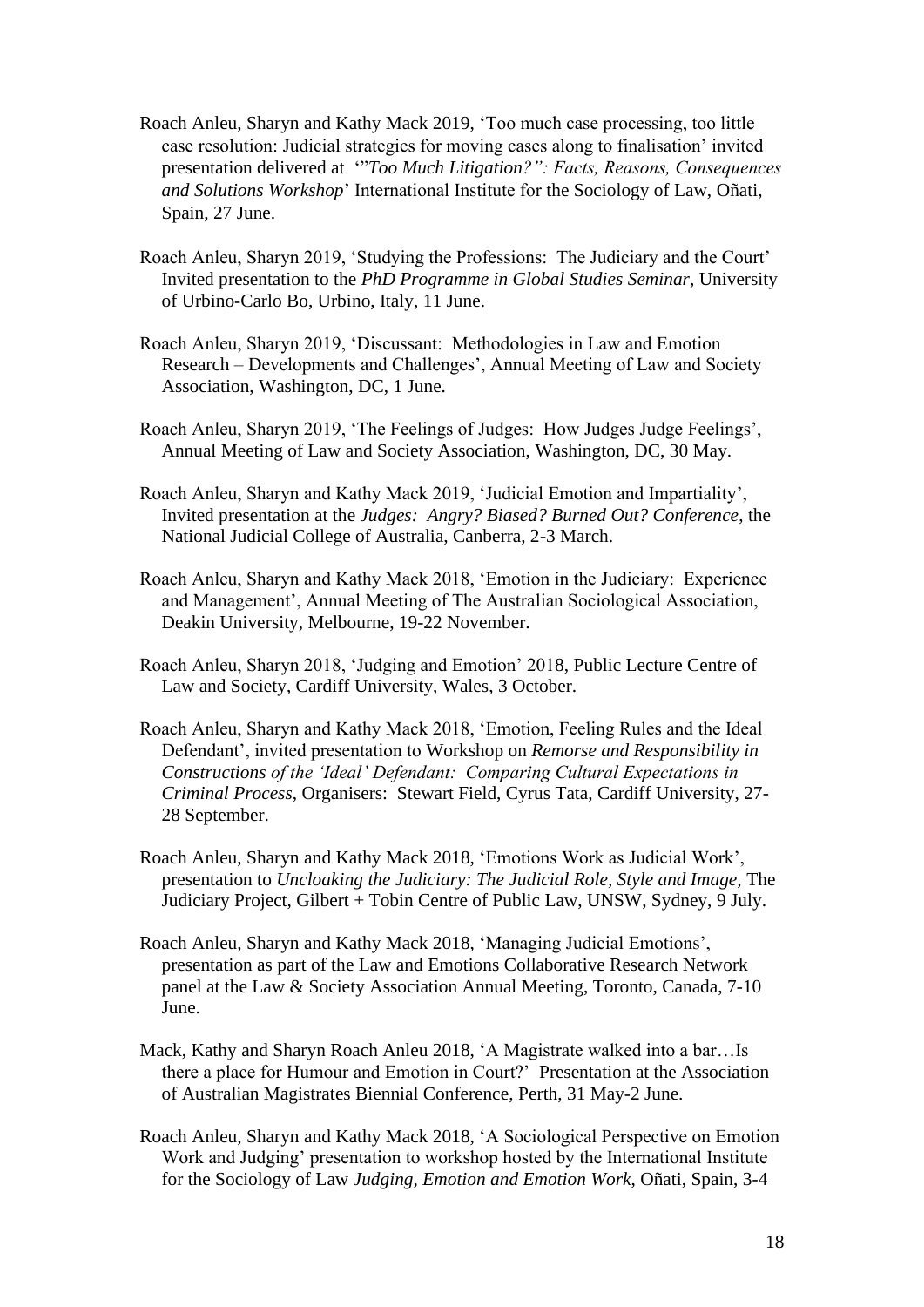May. This is an interdisciplinary workshop for about 25 invited participants, including judicial officers, from 11 countries, which we have organised with a colleague from the USA and another from Sweden.

- Roach Anleu, Sharyn and Kathy Mack 2017, 'Communicating Justice: Judicial Officers and Emotion Work', Presentation to the *Communicating Justice Symposium,* University of Strathclyde, Glasgow, Scotland, 10 October.
- Roach Anleu, Sharyn and Kathy Mack 2017, 'Judging and Emotion in Lower Courts', Presentation to the Commonwealth Magistrates and Judges Conference, Dar-Es-Salaam, Tanzania, 24-28 September.
- Roach Anleu, Sharyn and Kathy Mack 2017, 'Judicial Emotion and Emotion Work', Presentation to the European Sociological Association Annual Meeting, Athens, Greece, 29 August-1 September.
- Mack, Kathy and Sharyn Roach Anleu 2017, 'Engaged Judging in Lower Courts', Presentation to the 'Judge and Public: Judicial Responsiveness In and Out of the Courtroom' panel at the International Meeting of Law and Society, Mexico City, Mexico, 20-24 June.
- Roach Anleu, Sharyn and Kathy Mack 2017, 'Impartiality, Emotion and Judicial Practice', Presentation to the 'Judging and Emotion[s]' panel at the International Meeting of Law and Society, Mexico City, Mexico, 20-24 June.
- Mack, Kathy and Sharyn Roach Anleu 2017, 'Performing Judicial Authority: Engagement and Ethics', Presentation to the *Second International Non-Adversarial Justice: Integrating Theory and Practice Conference,* Sydney, Australia, 6-8 April.
- Roach Anleu, Sharyn and Kathy Mack 2016, 'Impartiality in everyday judicial practice', Presentation to the *1st International Conference on Contemporary and Historical Approaches to Emotions,* Sydney, Australia, University of Wollongong 5-7 December.
- Roach Anleu, Sharyn and Kathy Mack 2016, 'Impartiality and emotion in everyday judicial practice', Presentation to the *Emotions in Legal Practices: Historical and Modern Attitudes Compared Conference,* University of Sydney, Australia, 26-28 September.
- Roach Anleu, Sharyn and Kathy Mack 2016, 'Judicial Performance and Emotion', Presentation to the International Sociological Association Forum of Sociology, Vienna, Austria, 10-14 July.
- Roach Anleu, Sharyn and Kathy Mack 2016, 'Judicial Performance and Emotions', for presentation at the 3rd ISA Forum of Sociology, Vienna, Austria, 10-14 July.
- Roach Anleu, Sharyn and Kathy Mack 2016, 'Emotions and Performing Judicial Work', for presentation at the Working Group on Comparative Studies of Legal Profession, Andorra La Vella, 6-9 July.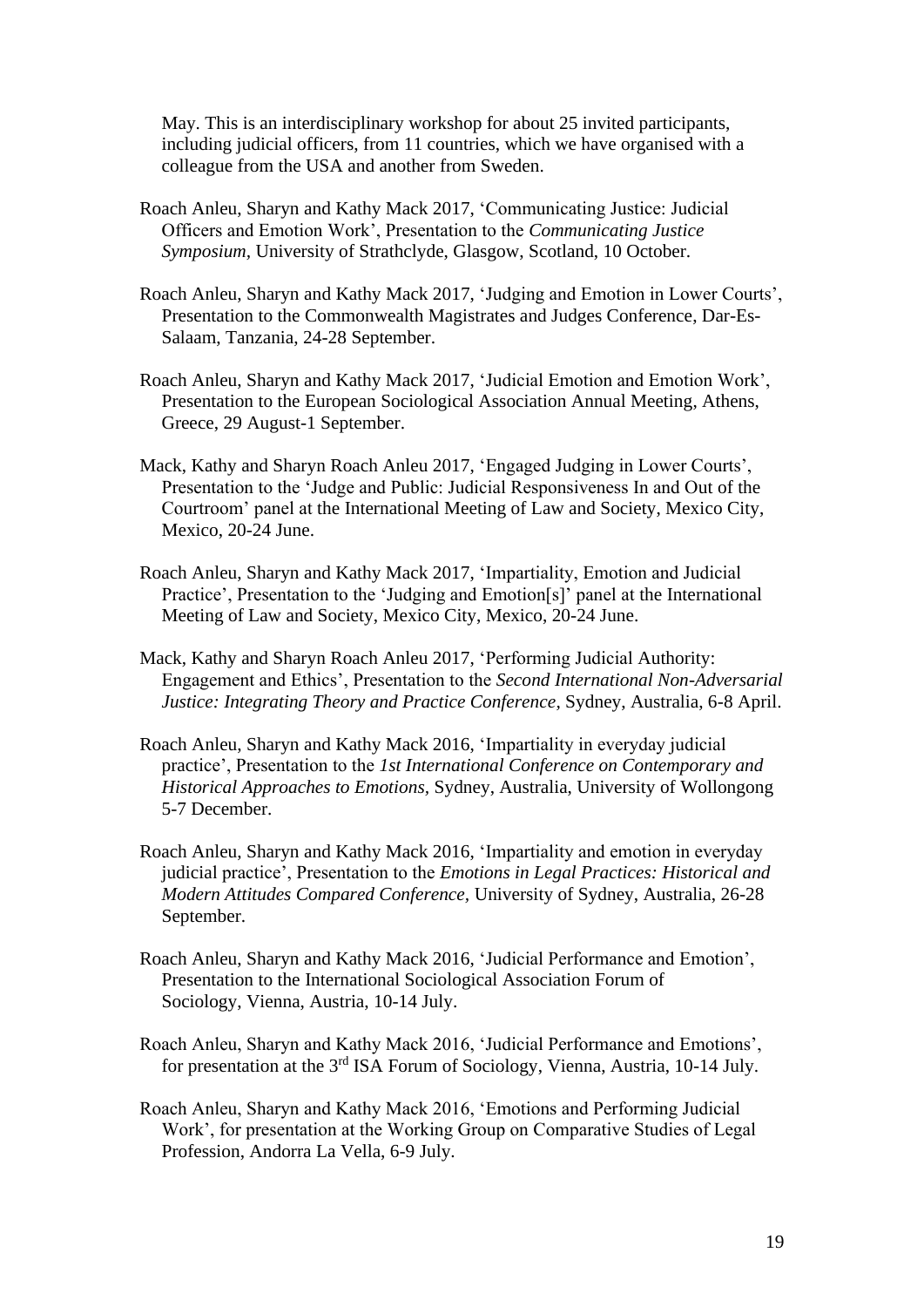- Roach Anleu, Sharyn, Anne Wallace & Kathy Mack 2016, 'Too Few Judges or Too Much Work? Findings from Australian Empirical Research', invited presentation to Workshop on *"Too Few Judges?" Regulating the Number of Judges in Society*, International Institute for the Sociology of Law, Oñati, Spain, 30 June-1 July.
- Roach Anleu, Sharyn and Kathy Mack 2016, 'Emotion in Everyday Judicial Work', invited presentation to *Law, Reason & Emotion Research Workshop*, Law Faculty, University of New South Wales, 16 March.
- Roach Anleu, Sharyn and Kathy Mack 2016, 'Researching Courts and the Judiciary: Everyday Work', invited presentation to at the *Sir Zelman Cowen Centre Courts and Tribunals Academy Research Colloquium*, Victoria University, Melbourne, 15 February.
- Roach Anleu, Sharyn 2015, 'Criminology and the Criminal Courts', invited *Key Note Address*, Australian and New Zealand Society for Criminology, annual conference, Adelaide, 25-27 November.
- Roach Anleu, Sharyn and Kathy Mack 2015, 'Managing Work and Family in the Australian Judiciary: Metaphors and Strategies' Paper prepared for presentation to the *Law & Society Association of Australia and New Zealand* annual conference, Adelaide, 30 November-3 December.
- Roach Anleu, Sharyn and Kathy Mack 2015, 'Experiences of Work and Family in the Australian Judiciary', paper presented at the Law & Society Association Annual Meeting 2015: CRN 32 Gender and Judging, Westin Hotel, Seattle, WA, 28 May.
- Roach Anleu, Sharyn 2015, Discussant: Justice Behind Closed Doors?, CRN 43 Innovations in Judging, Law & Society Association Annual Meeting, Westin Hotel, Seattle, WA, 29 May.
- Roach Anleu, Sharyn and Kathy Mack 2015, 'Researching Courts and the Judiciary in Australia: Authority, Everyday Work, Satisfaction and Humour'. Presented at the National Center for State Courts, Williamsburg, VA, Brown Bag Series, 21 May.
- Roach Anleu, Sharyn 2015, 'What makes an ARC Linkage Project fundable?', ARC Linkage Projects Grant Writing Workshop, Health Sciences Lecture Theatre 1-09, 23 June.
- Roach Anleu, Sharyn and Kathy Mack 2015, 'Researching Courts and the Judiciary', School of Social and Policy Studies Seminar Series, Room 3.18 Law & Commerce Building, 1 May.
- Roach Anleu, Sharyn and Kathy Mack 2015, 'Judicial Humour as a Practical Resource in the Courtroom', Presentation to the 21st Australasian Humour Studies Network Conference, State Library of South Australia, Adelaide, Australia, 4-6 February.

## **Judicial Research Project Reports**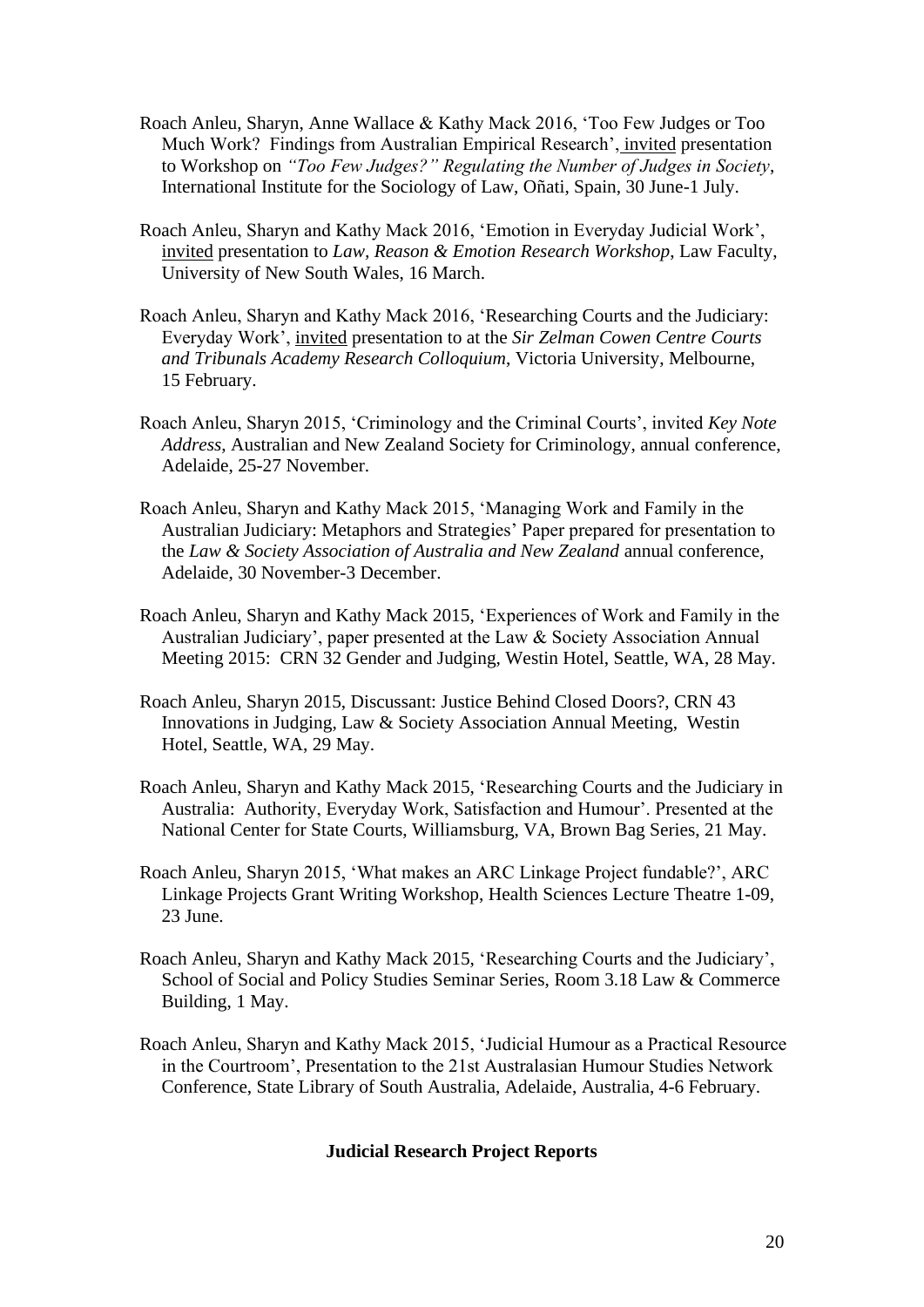- Mack, Kathy, Anne Wallace and Sharyn Roach Anleu, *Judicial Officers and Workload Allocation*, Final Report of ARC Linkage Project, November 2010. (76,255 words, 13 tables, 6 figures).
- Mack, Kathy and Sharyn Roach Anleu, *Australian Magistrates: Continuity and Change* (June 2008) Report No. 1/08 (15,369 words, 17 tables, 10 figures).
- Mack, Kathy and Sharyn Roach Anleu, *Magistrates Research Project: Overview of Research Findings* (June 2006) Report No. 7/06 (12,786 words, 4 figures).
- Roach Anleu, Sharyn and Kathy Mack, *Magistrates' Household, Family and Community Activities* (Report No. 6/06 (11,600 words, 21 tables, 13 figures).
- Mack, Kathy and Sharyn Roach Anleu, *National Court Observation Study: Overview of Findings* (June 2006) Report No. 5/06 (23,558 words, 20 tables, 5 figures).
- Roach Anleu, Sharyn and Kathy Mack, *Magistrates' Judicial and Non-Judicial Functions, Including Working Relationships* (May 2006) Report No. 4/06 (20,061 words, 17 tables, 11 figures).
- Mack, Kathy and Sharyn Roach Anleu, *Who are the Magistrates? Social and Demographic Characteristics* (May 2006) Report No. 3/06 (15,239 words, 39 tables, 1 figure, 3 graphs).
- Mack, Kathy and Sharyn Roach Anleu, *Becoming a Magistrate* (May 2006) Report No. 2/06 (20,774 words, 22 tables, 12 figures).
- Roach Anleu, Sharyn and Kathy Mack, *Magistrates' Out of Court Work* (March 2006) Report No. 1/06 (11,838 words, 12 tables).
- Mack, Kathy and Sharyn Roach Anleu, *Educational and Career Background of Magistrates: A Preliminary Report* (December 2005) Report No. 2/05 (10,421 words, 23 tables).
- Mack, Kathy and Sharyn Roach Anleu, *Changes and Innovations* (July 2005) Report No. 1/05 (5792 words, 4 tables).
- Roach Anleu, Sharyn and Kathy Mack, *Magistrates Research Project: A Report* (June 2004) (In addition to previous reports, this report includes an overview of survey findings, 3700 words, one table, annotated bibliography, 800 entries).
- Roach Anleu, Sharyn and Kathy Mack, *The Qualities and Skills Important for Magistrates' Daily Tasks: Preliminary Findings* (May 2004) Report No. 4/04 (10,700 words, 20 tables, 1 figure).
- Mack, Kathy and Sharyn Roach Anleu, *Career Change and Retirement: A Preliminary Report* (May 2004) Report No 3/04 (8700 words, 10 tables).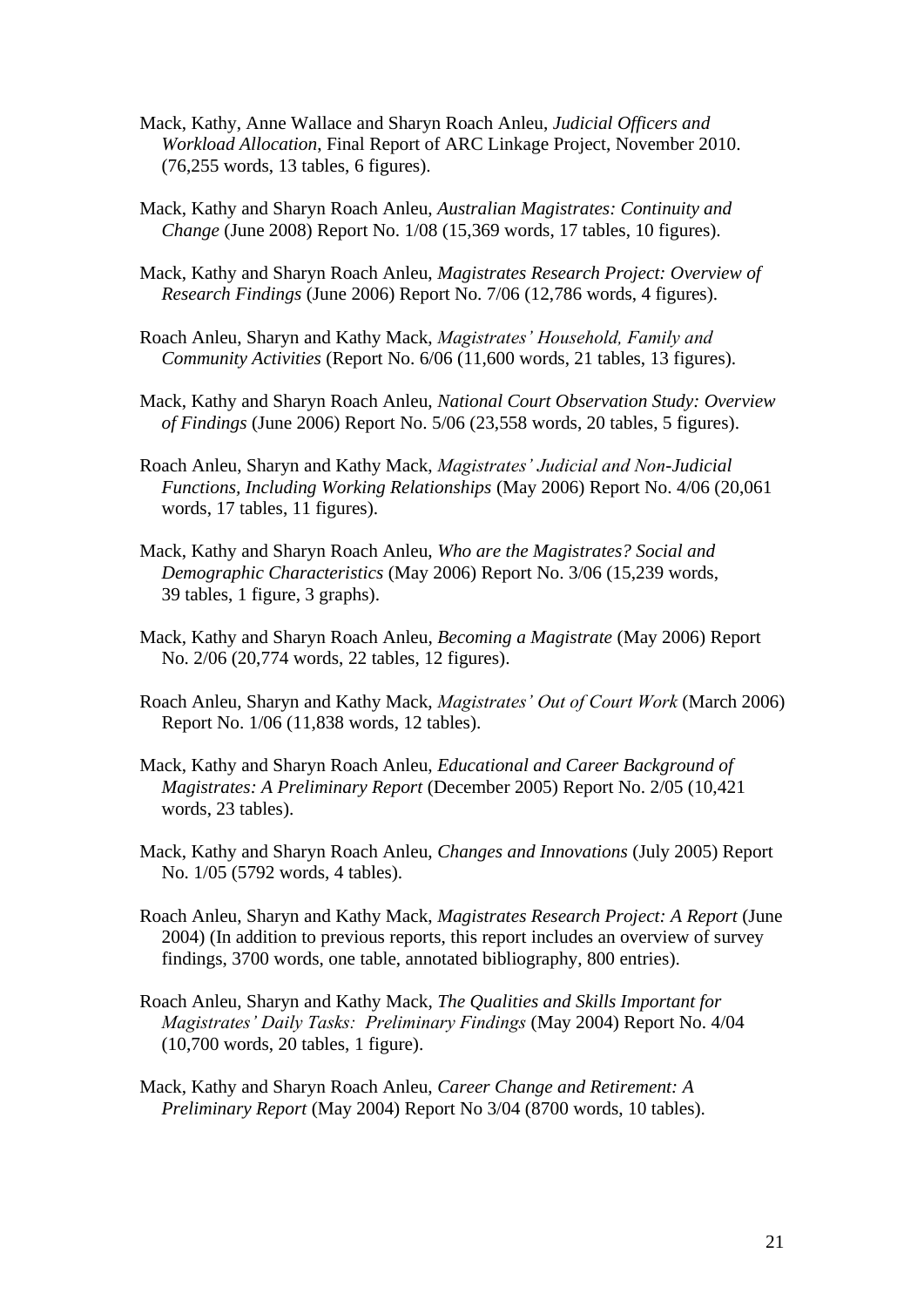- Mack, Kathy and Sharyn Roach Anleu, *Magistrates and Continuing Education: A Preliminary Report* (February 2004) Report No 2/04 (7500 words, 7 tables, one graph).
- Roach Anleu, Sharyn and Kathy Mack, *Preliminary Findings on Job Satisfaction, Workload and Stress - Years on the Bench, Age and Location* (February 2004) Report no 1/04 (19,000 words, 21 tables).
- Roach Anleu, Sharyn and Kathy Mack, *Preliminary Findings on Job Satisfaction, Workload and Stress (Victoria)* (September 2003) Report No 3/03 (8000 words, six tables).
- Roach Anleu, Sharyn and Kathy Mack, *Preliminary Findings on Job Satisfaction, Workload and Stress (New South Wales)* (September 2003) Report No 2/03 (6000 words, 6 tables).
- Roach Anleu, Sharyn and Kathy Mack, *Preliminary Findings on Job Satisfaction, Workload and Stress* (June 2003) Report No 1/03 (8000 words, 14 tables, two graphs).
- Mack, Kathy and Sharyn Roach Anleu, *The Changing Role of Magistrates Courts*, including 'Project Description', 'Issues Outline', 'Magistrates and Magistrates Courts: An Overview' and 'Annotated Bibliography' (2002).

#### *Judicial Research Project Seminars/Panels/Workshops*

- Mack, Kathy and Sharyn Roach Anleu, 'Specialist Courts: Implications for Workload Allocation', Continuing Legal Education for Magistrates Seminar, 23 April 2010.
- Mack, Kathy and Sharyn Roach Anleu, 'Workload Allocation Practices and Issues', Northern Territory Magistrates Conference, Darwin, 29 March 2010.
- Mack, Kathy and Sharyn Roach Anleu, 'Job Satisfaction and Stress: Views of the Judges of the Supreme Courts of Australia', Supreme Court of Victoria Conference, 8 August 2008.
- Mack, Kathy and Sharyn Roach Anleu, 'Judging: Knowledge, Skills and Values', South Australian Judicial Education, 23 July 2008.
- Mack, Kathy and Sharyn Roach Anleu, 'Job Satisfaction and Stress: Views of the Judges of the County and District Courts of Australia', County Court of Victoria Seminar, 24 June 2008.
- Mack, Kathy and Sharyn Roach Anleu, 'National Court Observation Study: Preliminary Findings', Staff Seminar, Flinders University Law School, 27 March 2007.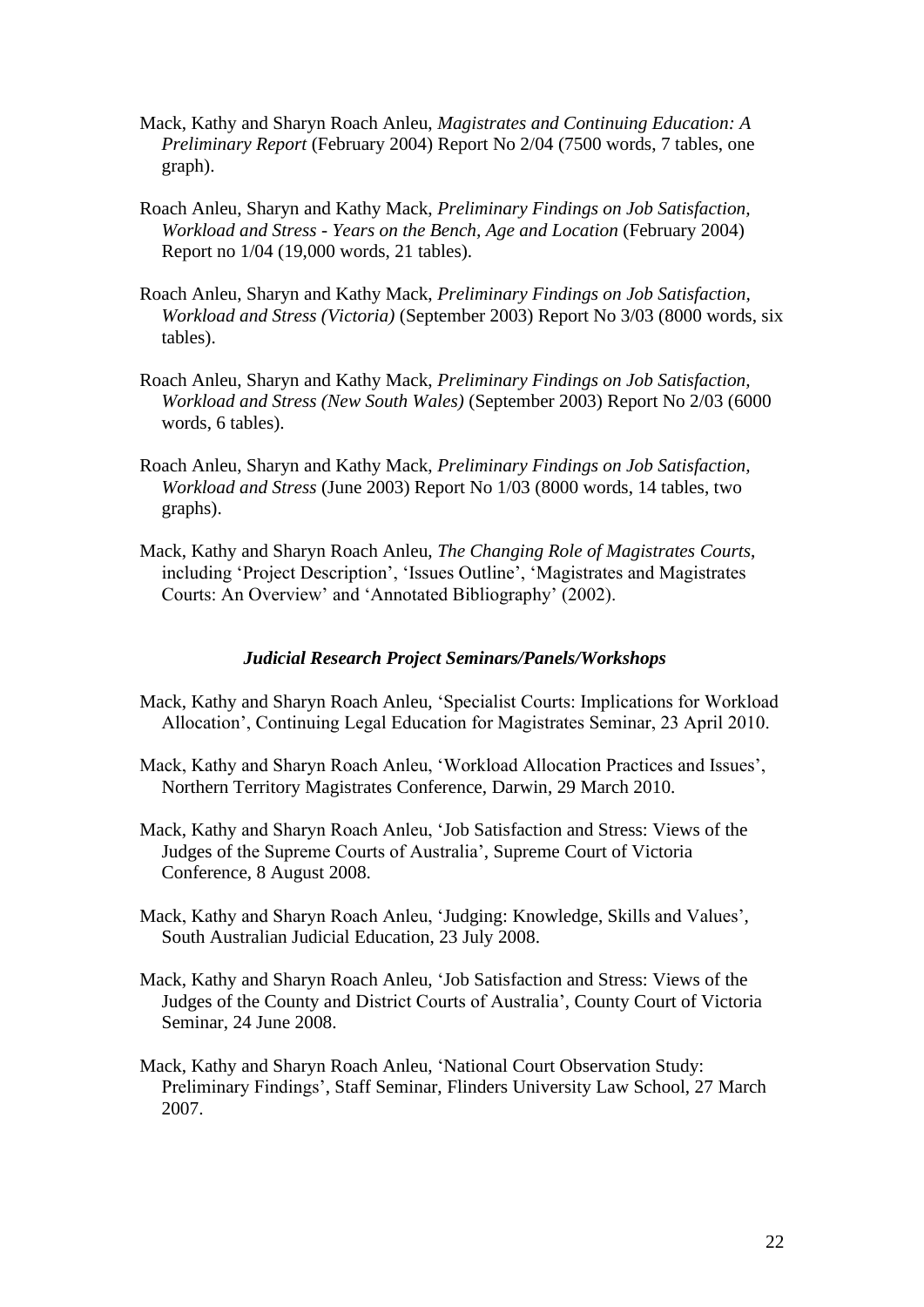- Roach Anleu, Sharyn and Kathy Mack, 'Research Impact: The Magistrates Research Project', Social Monitoring and Policy Futures Research Network Forum, Flinders University August 2005.
- Roach Anleu, Sharyn and Kathy Mack, 'Magistrates Everyday Work: Qualities and Skills,' Staff Seminar, Flinders Law School, August 2005.
- Roach Anleu, Sharyn and Kathy Mack, 'Job Satisfaction, Stress and Emotions,' Victorian Magistrates Association Annual Conference, 17-18 March 2005.
- Roach Anleu, Sharyn and Kathy Mack, 'Magistrates Everyday Work and Emotional Labour', Staff Seminar, Flinders Law School, August 2004.
- Mack, Kathy and Sharyn Roach Anleu, 'National Survey of Australian Magistrates: An Overview', Northern Territory Magistrates Conference, August 2004.
- Mack, Kathy and Sharyn Roach Anleu, 'National Survey of Australian Magistrates: Job Satisfaction and Stress', Western Australian Magistrates Conference, November 2003.
- Roach Anleu, Sharyn and Kathy Mack, 'Job Satisfaction, Stress and Emotions', South Australian Magistrates Conference, October 2003.
- Roach Anleu, Sharyn and Kathy Mack, 'National Survey of Australian Magistrates: Preliminary Findings', Staff seminar, Sociology Department, Flinders University, October 2003.
- Roach Anleu, Sharyn and Kathy Mack, 'The Magistrates Research Project: Issues for Magistrates', South Australian Forensic Science Seminar, July 2003.
- Roach Anleu, Sharyn and Kathy Mack, 'The Magistrates Research Project: The National Survey', Staff seminar, Law School, Flinders University, May 2003.
- Mack, Kathy and Sharyn Roach Anleu, 'The Magistrates Research Project: A National Survey of Magistrates', Staff seminar, University of Newcastle Law School, April 2003.
- Mack, Kathy and Sharyn Roach Anleu, 'Magistrates and Magistrates Courts: An Overview', South Australian Magistrates' visit to Flinders University, March 2003.
- Roach Anleu, Sharyn and Kathy Mack, 'Magistrates Courts', Staff seminar, Sociology Department, Flinders University, September 2001.
- Mack, Kathy and Sharyn Roach Anleu, 'The Magistrates Research Project', Staff seminar, Law School, Flinders University, May 2001.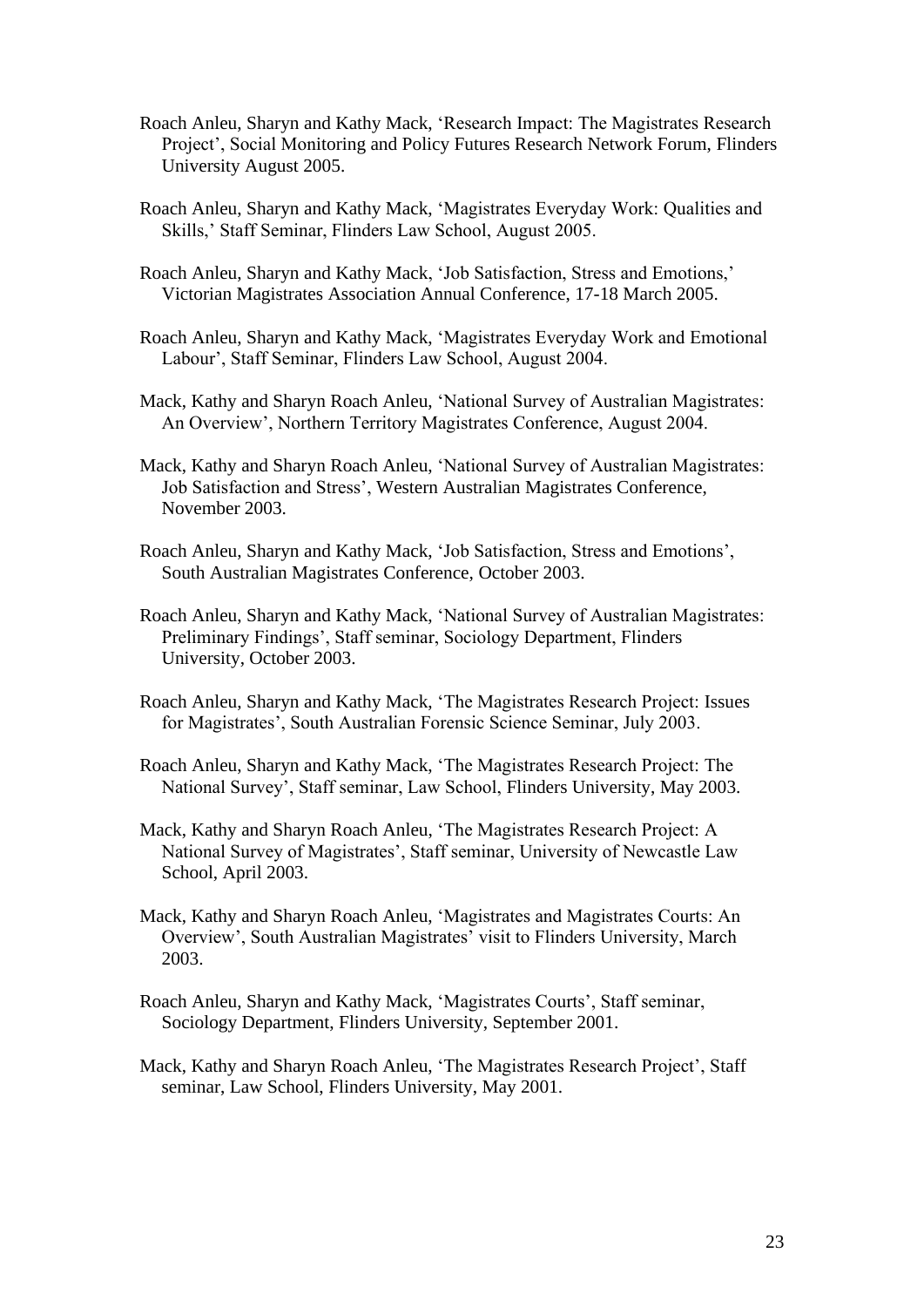## **CURRENT COLLABORATIONS**

**National Center for State Courts, Williamsburg, VA**: Dr David Rottman (Principal Court Researcher), Dr Jennifer Elek (Senior Court Research Associate) Since 2012, I have been collaborating with researchers at the NCSC. In 2013, Dr Rottman and Dr Elek, Dr Francesco Contini (University of Bologna, National Research Centre of Italy), Emerita Professor Kathy Mack (Flinders University) and I convened an invitation-only workshop: *Evaluating Judicial Performance* held at the International Institute for the Sociology of Law IISJ (Oñati Spain), and co-sponsored by the Academy of the Social Sciences in Australia. It included academic and judicial participants from 10 countries, and multiple disciplines. In 2014 I initiated and obtained an ARC Discovery Grant to investigate *Changing Judicial Performance: Emotion and Legitimacy* with Dr Elek and Dr Rottman as formal Partner Investigators (PIs). During this collaboration I have spent time (in 2015, 2017, 2018, 2019) undertaking this comparative research at the National Center for State Courts and the PIs have spent similar time periods at Flinders University undertaking the joint research, including giving presentations to local judicial and academic audiences. Outcomes to date include four publications.

#### **Dr Stina Bergman Blix, Sociology, University of Uppsala, Sweden**

Dr Bergman Blix and I have collaborated on several projects investigating emotion and law, along with her colleague Professor  $\AA$ sa Wettergren (Gothenburg University). We have co-written two articles comparing empirical methodological issues investigating emotion in courtroom settings in Australia and Sweden, and they have a chapter in my co-edited *Judges, Judging and Humour*. Dr Blix and I convened (with Professor Terry Maroney, Vanderbilt University, TN and Emerita Professor Mack (Flinders)) an invitation only workshop in May 2018 at IISJ on *Judging, Emotion and Emotion Work* with 24 participants from 11 countries and the disciplines of sociology, law, history, cultural studies, as well as judges officers. We are currently co-editing a special issue of the *Oñati Socio-Legal Series* containing articles from the workshop for final publication in December 2019.

## **Professor João Paulo Dias**, Director, Centre for Social Studies, University of Coimbra, Portugal

Professor Dias is the lead Chief Investigator on a successful 2018-20 grant entitled: *Quality of Justice in Portugal*, on which I am a named participant, based at the Centre for Social Studies at the University of Coimbra, Portugal. It is funded (through competitive award) by the Portuguese Foundation for Science and Technology. This project will build on and replicate aspects of my research on job satisfaction and the judiciary. Professor Dias and I co-convened and co-chaired a panel entitled: 'Judicial professionals' working conditions' at the *30th Anniversary International Conference of the Research Committee on the Sociology of Law*, International Institute for the Sociology of Law, Oñati, Spain, 20 June. I am a Visiting Scholar at Coimbra in 2019.

## **Professor Terry Maroney, Law School, Vanderbilt University, TN**

Professor Terry Maroney is a pre-eminent US scholar of judging and emotion, from a legal and psychological perspective. As well as co-convening the IISJ workshop and co-editing the special issue, I have co-presented with Prof Maroney in the US and in Australia, and I have been invited by her to participate in funding applications to undertake research into the US judiciary, drawing on the approaches I pioneered in Australia.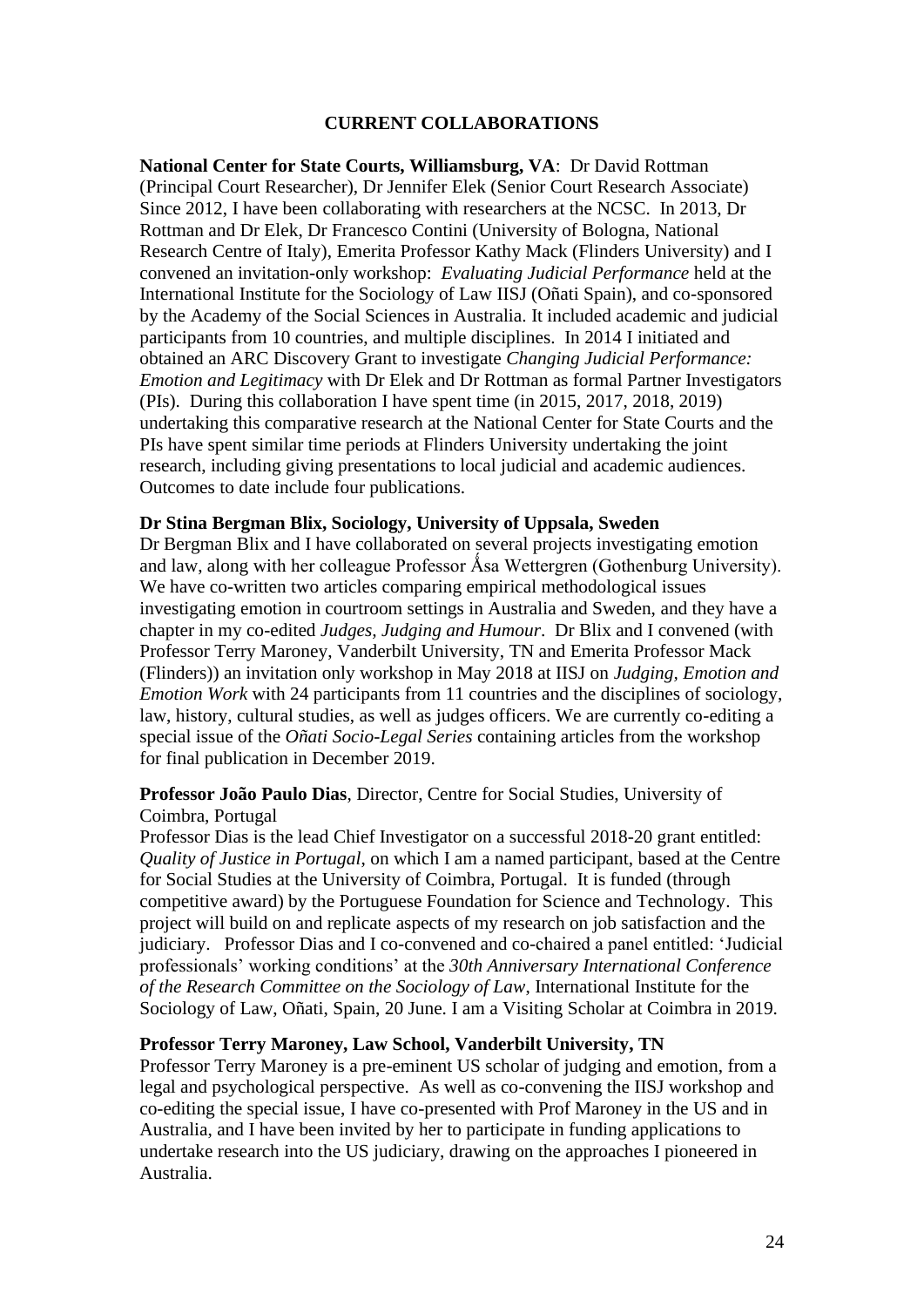## **Professor Rosemary Hunter, Law University of Kent at Canterbury, UK**

Rosemary is a pre-eminent scholar of feminist judging with theoretical and empirical research achievements, in Australia and the UK, in family law, domestic violence and unrepresented litigants in the family jurisdiction. My current collaboration with Rosemary investigates feminist judging in the lower courts, and has resulted in one published article, another under review, and presentations to academic and judicial audiences. This work is an original contribution to the field, as most of the extant research and discussion relates to higher courts only and it distinguishes feminist judging from other more engaged approaches to judicial work – procedural fairness, therapeutic jurisprudence. We are planning a new project examining current judicial attitudes, experiences and practices in Australia.

## **Professor Cyrus Tata, Director for Law, Crime & Justice, Strathclyde University, Glasgow, Scotland**

Professor Tata and I have worked together on issues of sentencing and criminal justice. He has invited me to participate in several conferences and workshops at Strathclyde University in 2017 and 2011. Most recently, we are collaborating on a book he is co-editing entitled: *Remorse and the Ideal Defendant* and the title of my chapter (co-authored with Kathy Mack) is 'Emotion, feeling rules and the ideal defendant'.

## **Professor Leslie Moran, School of Law, Birkbeck, University of London, UK**

Professor Moran is an eminent English socio-legal scholar and invited me to join the Judicial Images Network funded by the UK Arts and Humanities Research Council grant. We have presented together at the Law and Society Association meetings, the Working Group on the Legal Profession (a sub-group of the ISA's Research Committee on the Sociology of Law), and at the workshop on *Judging, Emotion and Emotion Work* that I co-convened at the International Institute for the Sociology of Law in 2018. My co-edited book includes a chapter by Prof Moran: 'What's a Box of "Bakewell Tarts" Got to Do With It? Performing Gender as a Judicial Virtue in the Theatre of Justice'. I have been invited by Birkbeck to make a presentation at a Workshop celebrating his research in London in 2-2020.

#### **Professor Cheryl Thomas, Faculty of Laws, University College London, UK**

Professor Thomas leads path-breaking research on the professional judiciary in the UK, especially ongoing study of the working lives of judges, conducted on behalf of the judiciaries of England and Wales, Scotland and Northern Ireland, the *UK Judicial Attitude Survey* (2014, 2016, to be undertaken again in 2019). We will commence a collaboration with her on a planned judicial survey in Australia, extending my previous three national surveys of the Australian judiciary, which provide the only benchmark data for the entire Australian judiciary.

#### **Ms Carly Schrever, Judicial College of Victoria, Melbourne, Australia**

Ms Schrever has undertaken the most extensive investigation in Australia of judicial stress and wellness from a psychological perspective. Working with her, we have secured the support of the heads of jurisdiction across all court levels for a new national judicial survey in Australia, extending my previous three national surveys of the Australian judiciary and drawing on Ms Schrever's psychological expertise.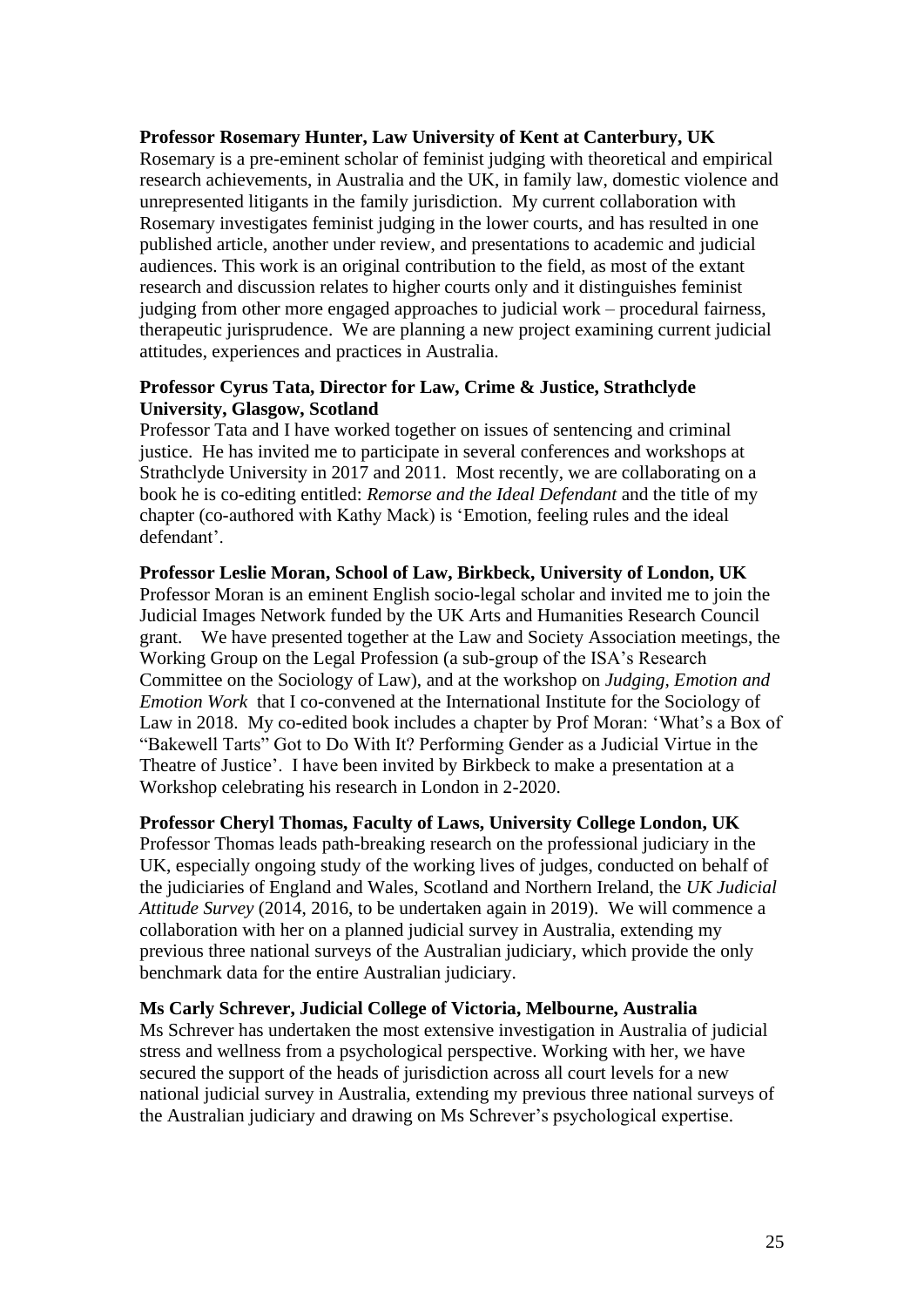#### **RESEARCH GRANTS (since 2001)**

- 2015-2019: **Australian Research Council Discovery Project Grant** 'Changing Judicial Performance: Emotion and Legitimacy' (DP15010663). International Collaboration with Dr David Rottman/ Dr Jennifer Elek, National Center for State Courts, USA (\$459,445).
- 2014: **School of Social and Policy Studies Research Support Grant** with Dr Russell Brewer, [Law School]: 'Recasting the Judge in Sentencing' (\$3200).
- 2013: **School of Social and Policy Studies Visiting Research Fellow Grant** to host Dr Stina Bergman Blix, University of Stockholm (\$5000).
- 2013: **School of Social and Policy Studies Research Support Gran**t with Professor Kathy Mack: 'Humour in the Australian Courtroom' (\$3930).
- 2012: **Academy of the Social Sciences in Australia International Program Grant** to co-host the Workshop on Judicial Performance Evaluation, held at the International Institute for the Sociology of Law, Spain, May 2013 (\$28,000).
- 2010-13: **Australian Research Council Discovery Project Grant** (DP1096888) with Professor Kathy Mack: 'Courts, the Judiciary and Social Change' (\$370,000).
- 2006-9: **Australian Research Council Linkage Project Grant** (LP0669168) with Professor Kathy Mack: 'Judicial Officers and Workload Allocation'. Partner Organisations: Magistrates courts of Victoria, Northern Territory and South Australia, the Australian Institute of Judicial Administration (ARC contribution: \$166,000).
- 2006-8: **Australian Research Council Discovery Grant** (DP0665198) with Professor Kathy Mack: 'The Australian Judiciary: A National Socio-Legal Analysis' (\$505,000).
- 2006: **Flinders Research Development Grant [ASRI]** with Professor Kathy Mack: 'Public Views about the Role of Courts in Australian Society and the Skills Needed for Judicial Work (\$9,600).
- 2005: **Flinders Research Grant** with Professor Kathy Mack: National Survey of Australian Judges: Preliminary Consultations (\$14,000).
- 2002-4: **Australian Research Council Linkage Project Grant** (LP210306) with Professor Kathy Mack: The Changing Role of the Magistrates Court. Partners: Australian Association of Magistrates, all state and territory magistrates courts (ARC contribution: \$510,120; Association of Australian Magistrates: \$45,000; Magistrates courts: \$66,000 plus \$514,644 in kind support).
- 2002: **Flinders Institute for Research in Society and Culture Seed Funding** with Gary Davis, David Bamford, Tina Dolgopol, Elizabeth Handsley, Mark Israel, Jane Knowler, Kathy Mack, Michele Slatter, Andrew Stewart, Chris Symes (\$13,056).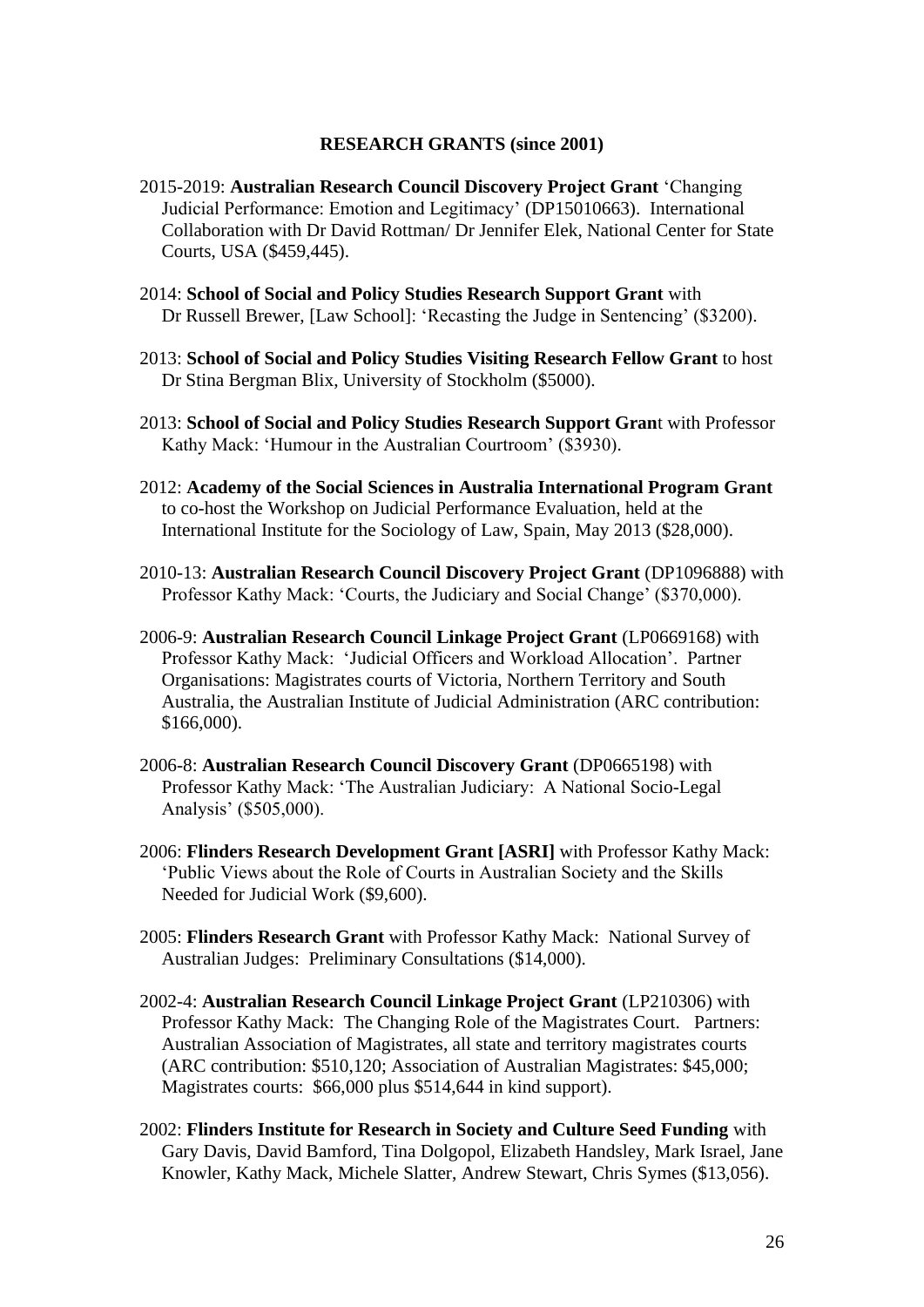2001: **University-Industry Research Collaborative Grant** (UIRCG) with Associate Professor Kathy Mack: 'The Changing Role of the Magistrates Court. Partner: Australian Association of Magistrates (\$30,000*).* Australian Institute of Judicial Administration also granted \$2000 for this project.

## **KEY RECENT ADMINISTRATION AND SERVICE ROLES**

## **Academy of the Social Sciences in Australia**

Chair, Panel A (Sociology, Anthropology, Criminology, Demography, Geography, Linguistics, and Management), 2017-2019 Member of ASSA Executive Member of ASSA Membership Committee Member, Panel A Board, 2014-2016 International Programs Committee, 2012-2014 Workshop Committee, 2007-2009

## **Australian Research Council**

Member, College of Experts, Humanities and Creative Arts Panel 2019+ Member College of Experts, Social, Economics and Behavioural Panel, 2013-2015, Chair: 2015 Deputy Chair: 2014 Member and Deputy Chair, Special Advisory Committee, Centres of Excellence, 2015+ Member, Special Advisory Committee, Future Fellowship Scheme, 2011

#### **Editorial Roles**

*Journal of Law & Society*, Editorial Board (2018+) *International Journal for Crime and Justice*, Editorial Board (2012+) *Gender & Society*, Editorial Board (2002-2016) *Sortuz: Oñati Journal of Emergent Socio-Legal Studies*, Editorial

Board  $(2015+)$ *Australian & New Zealand Journal of Criminology*, Editorial Board

(2005-2009)

*Journal of Sociology*, Editor (one of three) (2001-2004; Editorial Board (1997-2001, 2005-2012)

*American Sociological Review*, Editorial Board (2002-2006).

*Oñati Socio-Legal Series*, Guest co-editor of special edition (2014: Evaluating Judicial Performance; 2019: Judging, Emotion and Emotion Work).

## **Flinders University Excellence for Research in Australia Submission**

Cluster 16: Studies in Human Society leader 2015 Co-leader, 2012, 2010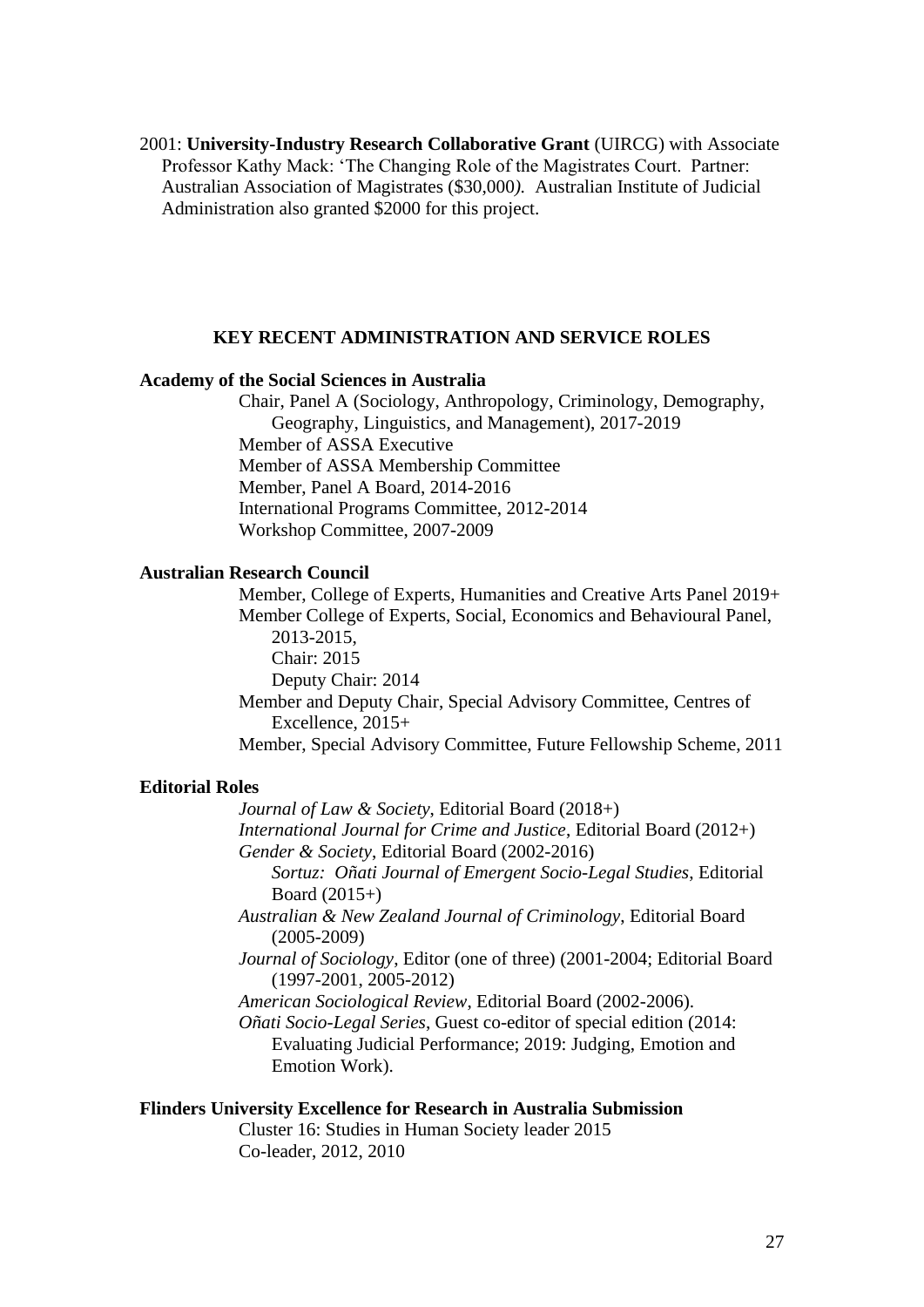#### **ISA Research Committee on the Sociology of Law**

Board Member and Vice President, 2018-2022

#### **Law and Society Association (USA)**

Chair, International Prize Committee, 2017-18

## **National Health and Medical Research Council,**

Part-time member, NHMRC National Statement Chapter 3.1 General Principles and Key Issues Working Committee, 2015-2017

## **School of Social and Policy Studies**

Interim Dean 2010-Feb 2011 Research Committee, 2010-2014

#### **Sociology**

Discipline leader 2012-2-15 Head of Department, 2005-2007

Earlier in my career I served as President (1997-98), Vice President (1995-96) and Secretary (1993-94) of The Australian Sociological Association (TASA) the national professional association. I convened various committees, including the TASA Jean Martin Award Committee (1996, 1998), which is a biennial prize for the best PhD thesis in sociology submitted to an Australian university, and in 2017, I again served on that Committee.

#### **PROFESSIONAL MEMBERSHIPS**

Academy of Social Sciences in Australia (ASSA) The Sociological Association of Australia (TASA) Law and Society Association (LSA), also active member of Collaborative Research Network (CRN) 42: *Law and Emotion* and CRN 43: *Emotions and Law* and 43: *Innovations in Judging* Oñati Socio-Legal Community International Sociological Association (ISA) ISA Research Committee on the Sociology of Law

## **HONOURS AND AWARDS**

| 2014 | Recipient of The Australian Sociological Association Award for Service<br>to TASA          |
|------|--------------------------------------------------------------------------------------------|
| 2012 | <b>Staff Service Award, Flinders University</b>                                            |
| 2006 | Elected Fellow of the Academy of Social Sciences in Australia                              |
| 1998 | Recipient of University of Cincinnati (Ohio, USA) Research Challenge<br>Award (US\$15 000) |